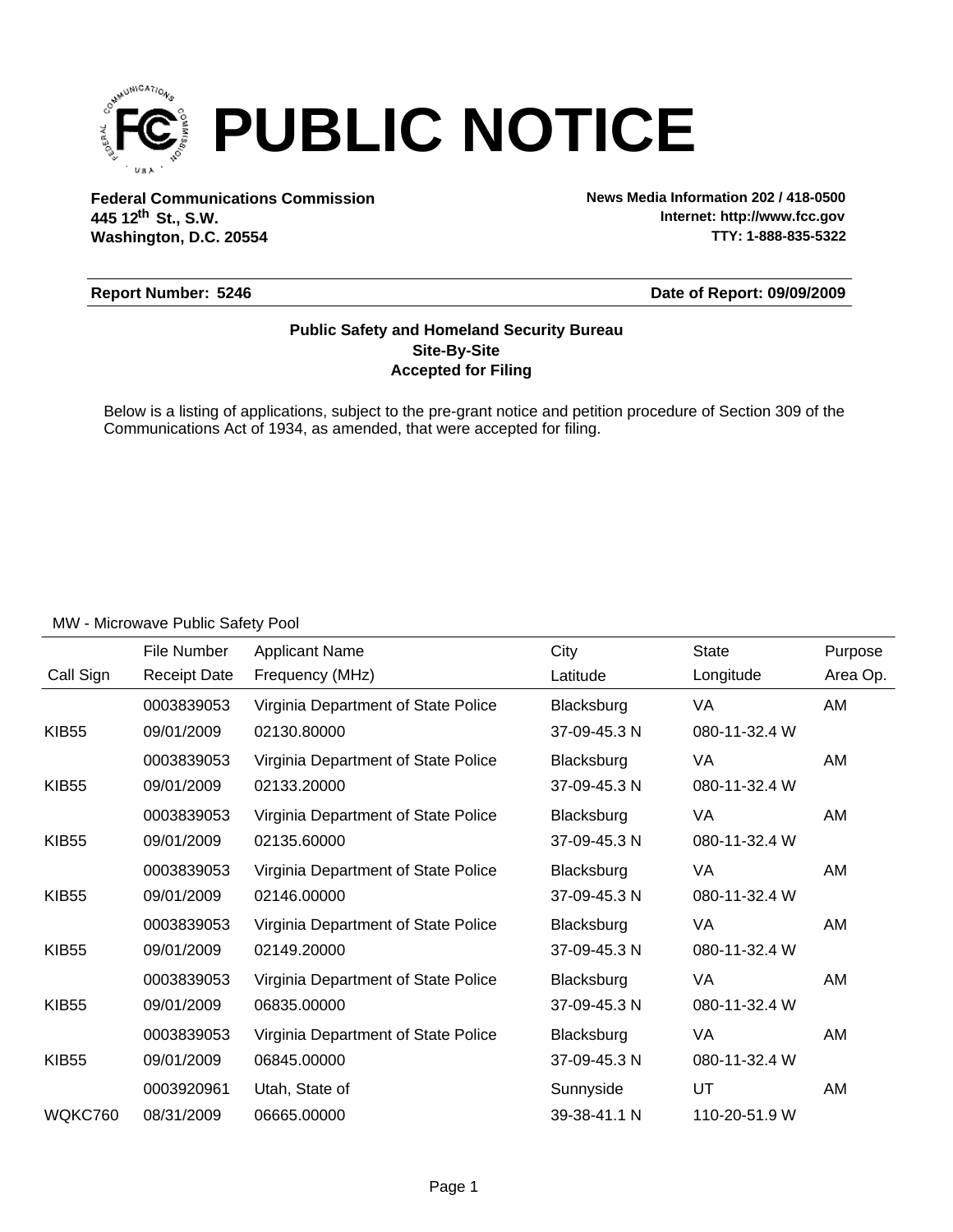|           | File Number         | <b>Applicant Name</b>                            | City               | <b>State</b>  | Purpose  |
|-----------|---------------------|--------------------------------------------------|--------------------|---------------|----------|
| Call Sign | <b>Receipt Date</b> | Frequency (MHz)                                  | Latitude           | Longitude     | Area Op. |
|           | 0003925071          | <b>Wayne County Commissioners</b>                | Wooster            | OH            | AM       |
|           | 09/02/2009          | 00958.20000                                      | 40-50-07.0 N       | 081-56-23.0 W |          |
|           | 0003925072          | <b>Wayne County Commissioners</b>                | Wooster            | OH            | AM       |
|           | 09/02/2009          | 00954.60000                                      | 40-49-49.3 N       | 081-56-23.2 W |          |
|           | 0003925072          | <b>Wayne County Commissioners</b>                | Wooster            | OH            | AM       |
|           | 09/02/2009          | 00959.20000                                      | 40-49-49.3 N       | 081-56-23.2 W |          |
|           | 0003930712          | City of Sioux Falls South Dakota                 | Sioux Falls        | <b>SD</b>     | AM       |
|           | 09/01/2009          | 17845.00000                                      | 43-33-16.7 N       | 096-43-18.6 W |          |
|           | 0003930726          | City of Sioux Falls South Dakota                 | Sioux Falls        | <b>SD</b>     | AM       |
|           | 09/01/2009          | 17785.00000                                      | 43-31-40.9 N       | 096-40-24.3 W |          |
|           | 0003930739          | City of Sioux Falls South Dakota                 | Sioux Falls        | <b>SD</b>     | AM       |
|           | 09/01/2009          | 19345.00000                                      | 43-32-46.0 N       | 096-42-02.0 W |          |
|           | 0003930739          | City of Sioux Falls South Dakota                 | <b>Sioux Falls</b> | <b>SD</b>     | AM       |
|           | 09/01/2009          | 19405.00000                                      | 43-32-46.0 N       | 096-42-02.0 W |          |
|           | 0003936933          | FLORIDA, STATE OF                                | <b>FORT PIERCE</b> | FL.           | AM       |
| WPJE727   | 09/01/2009          | 06615.00000                                      | 27-31-20.4 N       | 080-27-01.7 W |          |
|           | 0003936933          | FLORIDA, STATE OF                                | <b>FORT PIERCE</b> | FL.           | AM       |
| WPJE727   | 09/01/2009          | 06645.00000                                      | 27-31-20.4 N       | 080-27-01.7 W |          |
|           | 0003939877          | <b>STATE OF MONTANA</b>                          | Bozeman            | MT            | AM       |
| WPXF776   | 09/04/2009          | 11627.50000                                      | 45-41-43.2 N       | 111-05-01.4 W |          |
|           | 0003939877          | <b>STATE OF MONTANA</b>                          | Bozeman            | MT            | AM       |
| WPXF776   | 09/04/2009          | 23075.00000                                      | 45-41-43.2 N       | 111-05-01.4 W |          |
|           | 0003940124          | <b>STATE OF MONTANA</b>                          | <b>BOZEMAN</b>     | MT            | AM       |
| WPXF782   | 09/04/2009          | 06375.14000                                      | 45-38-15.5 N       | 111-16-07.7 W |          |
|           | 0003940124          | <b>STATE OF MONTANA</b>                          | <b>BOZEMAN</b>     | MT            | AM       |
| WPXF782   | 09/04/2009          | 06595.00000                                      | 45-38-15.5 N       | 111-16-07.7 W |          |
|           | 0003940124          | <b>STATE OF MONTANA</b>                          | <b>BOZEMAN</b>     | МT            | AM       |
| WPXF782   | 09/04/2009          | 11137.50000                                      | 45-38-15.5 N       | 111-16-07.7 W |          |
|           | 0003940124          | <b>STATE OF MONTANA</b>                          | <b>BOZEMAN</b>     | МT            | AM       |
| WPXF782   | 09/04/2009          | 11178.75000                                      | 45-38-15.5 N       | 111-16-07.7 W |          |
|           | 0003940280          | State of Montana (MHP)                           | Bozeman            | МT            | AM       |
| WQKD270   | 09/04/2009          | 21825.00000                                      | 45-39-42.8 N       | 111-01-31.4 W |          |
|           | 0003940280          | State of Montana (MHP)                           | Bozeman            | <b>MT</b>     | AM       |
| WQKD270   | 09/04/2009          | 21875.00000                                      | 45-39-42.8 N       | 111-01-31.4 W |          |
|           | 0003941752          | State of Montana Department of Transpor Gallatin |                    | MT            | AM       |
| WQGU314   | 09/04/2009          | 11115.00000                                      | 45-38-15.7 N       | 111-16-07.7 W |          |
|           | 0003941806          | State of Montana Department of Transpor Helena   |                    | MT            | AM       |
| WQHB252   | 09/04/2009          | 11605.00000                                      | 45-41-20.4 N       | 111-01-59.8 W |          |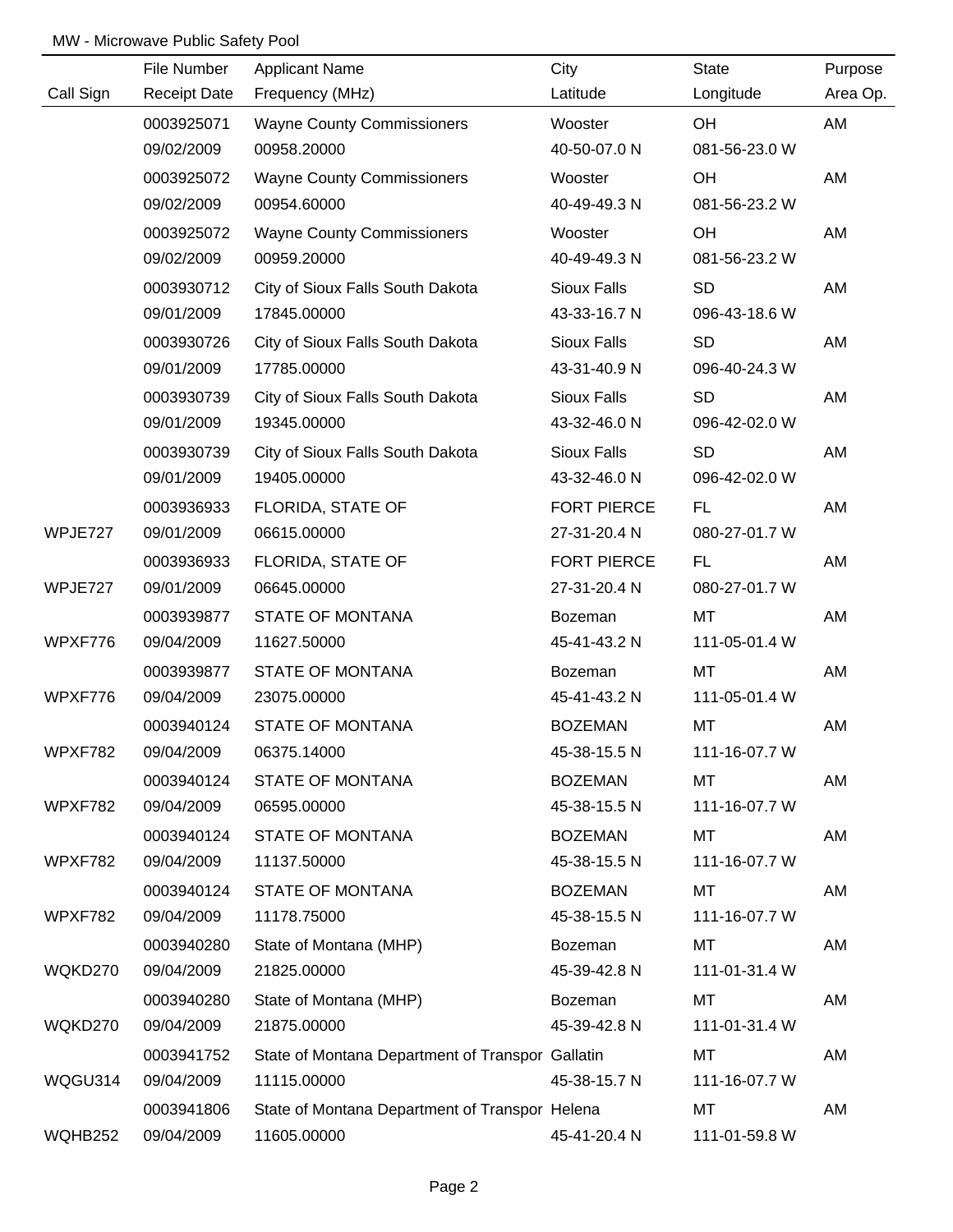|               | File Number         | <b>Applicant Name</b> | City               | <b>State</b>  | Purpose  |
|---------------|---------------------|-----------------------|--------------------|---------------|----------|
| Call Sign     | <b>Receipt Date</b> | Frequency (MHz)       | Latitude           | Longitude     | Area Op. |
|               | 0003949624          | ARKANSAS, STATE OF    | <b>LITTLE ROCK</b> | AR            | AM       |
| <b>WEG879</b> | 09/04/2009          | 00953.95000           | 34-45-05.3 N       | 092-19-34.5 W |          |
|               | 0003949624          | ARKANSAS, STATE OF    | <b>LITTLE ROCK</b> | AR            | AM       |
| <b>WEG879</b> | 09/04/2009          | 02134.80000           | 34-45-05.3 N       | 092-19-34.5 W |          |
|               | 0003949630          | ARKANSAS, STATE OF    | <b>LITTLE ROCK</b> | AR            | AM       |
| <b>WEG880</b> | 09/04/2009          | 00957.55000           | 34-47-33.3 N       | 092-28-44.5 W |          |
|               | 0003949630          | ARKANSAS, STATE OF    | LITTLE ROCK        | AR            | AM       |
| <b>WEG880</b> | 09/04/2009          | 02184.80000           | 34-47-33.3 N       | 092-28-44.5 W |          |
|               | 0003949630          | ARKANSAS, STATE OF    | <b>LITTLE ROCK</b> | AR            | AM       |
| <b>WEG880</b> | 09/04/2009          | 02191.20000           | 34-47-33.3 N       | 092-28-44.5 W |          |
|               | 0003950473          | KANSAS, STATE OF      | Preston            | <b>KS</b>     | MD       |
| WPQN503       | 08/28/2009          | 06197.24000           | 37-45-48.1 N       | 098-34-19.3 W |          |
|               | 0003950473          | KANSAS, STATE OF      | Preston            | KS            | MD       |
| WPQN503       | 08/28/2009          | 06286.19000           | 37-45-48.1 N       | 098-34-19.3 W |          |
|               | 0003950473          | KANSAS, STATE OF      | Preston            | KS            | MD       |
| WPQN503       | 08/28/2009          | 06805.00000           | 37-45-48.1 N       | 098-34-19.3 W |          |
|               | 0003950473          | KANSAS, STATE OF      | Preston            | KS            | MD       |
| WPQN503       | 08/28/2009          | 06815.00000           | 37-45-48.1 N       | 098-34-19.3 W |          |
|               | 0003950473          | KANSAS, STATE OF      | Preston            | KS            | MD       |
| WPQN503       | 08/28/2009          | 06845.00000           | 37-45-48.1 N       | 098-34-19.3 W |          |
|               | 0003950474          | KANSAS, STATE OF      | Partridge          | <b>KS</b>     | MD       |
| WPQN502       | 08/28/2009          | 05974.85000           | 37-53-48.0 N       | 098-05-42.1 W |          |
|               | 0003950474          | KANSAS, STATE OF      | Partridge          | KS            | MD       |
| WPQN502       | 08/28/2009          | 06034.15000           | 37-53-48.0 N       | 098-05-42.1 W |          |
|               | 0003950474          | KANSAS, STATE OF      | Partridge          | KS            | MD       |
| WPQN502       | 08/28/2009          | 06545.00000           | 37-53-48.0 N       | 098-05-42.1 W |          |
|               | 0003950474          | KANSAS, STATE OF      | Partridge          | KS            | MD       |
| WPQN502       | 08/28/2009          | 06590.62500           | 37-53-48.0 N       | 098-05-42.1 W |          |
|               | 0003950474          | KANSAS, STATE OF      | Partridge          | KS            | MD       |
| WPQN502       | 08/28/2009          | 06635.00000           | 37-53-48.0 N       | 098-05-42.1 W |          |
|               | 0003950474          | KANSAS, STATE OF      | Partridge          | <b>KS</b>     | MD       |
| WPQN502       | 08/28/2009          | 06645.00000           | 37-53-48.0 N       | 098-05-42.1 W |          |
|               | 0003950518          | Kansas, State Of      | St. Joe            | KS            | MD       |
| WPQP214       | 08/28/2009          | 06226.89000           | 37-44-28.0 N       | 097-44-06.2 W |          |
|               | 0003950518          | Kansas, State Of      | St. Joe            | <b>KS</b>     | MD       |
| WPQP214       | 08/28/2009          | 06345.49000           | 37-44-28.0 N       | 097-44-06.2 W |          |
|               | 0003950518          | Kansas, State Of      | St. Joe            | <b>KS</b>     | MD       |
| WPQP214       | 08/28/2009          | 06715.00000           | 37-44-28.0 N       | 097-44-06.2 W |          |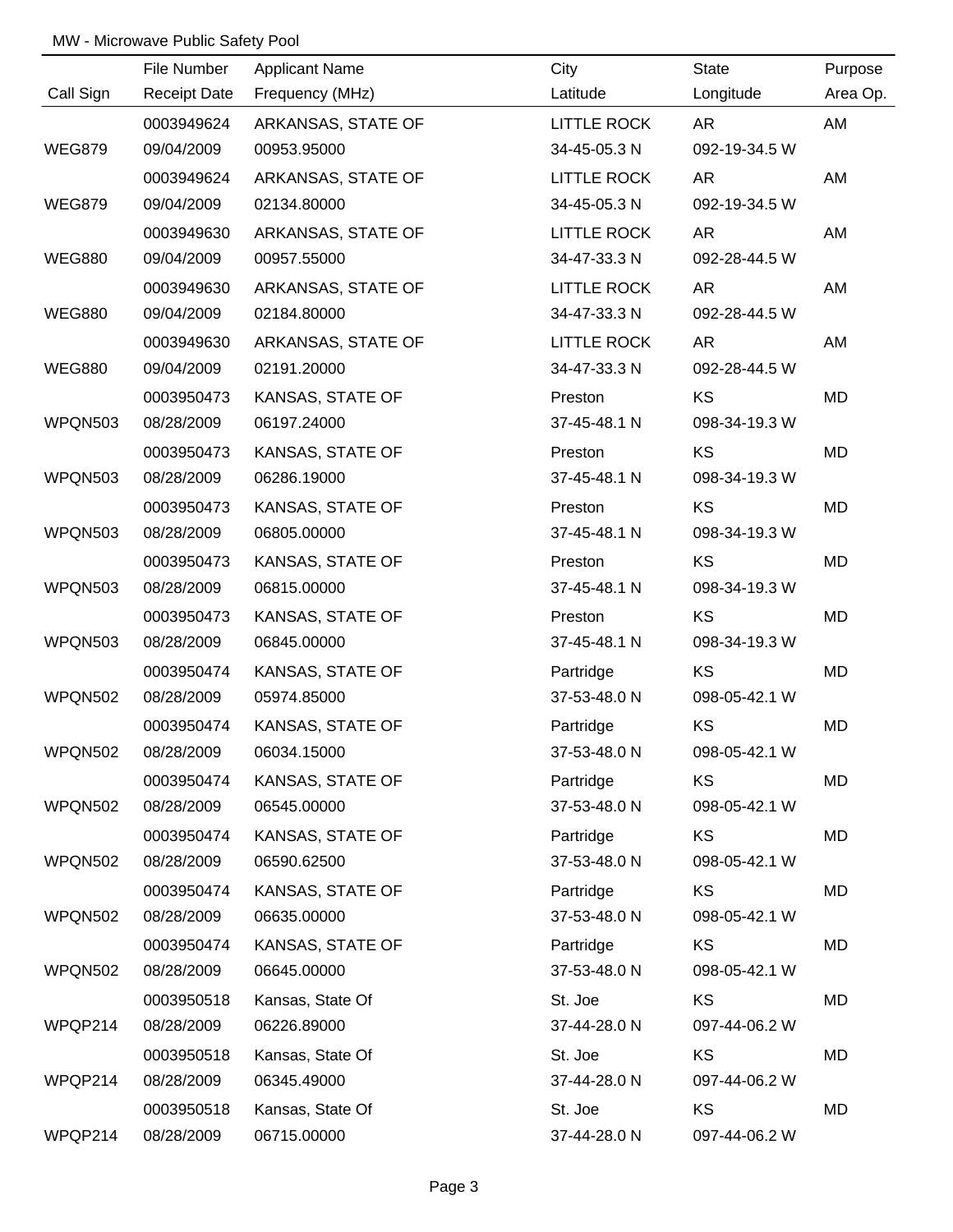|                | File Number         | <b>Applicant Name</b>                          | City                 | State         | Purpose   |
|----------------|---------------------|------------------------------------------------|----------------------|---------------|-----------|
| Call Sign      | <b>Receipt Date</b> | Frequency (MHz)                                | Latitude             | Longitude     | Area Op.  |
|                | 0003950518          | Kansas, State Of                               | St. Joe              | KS            | <b>MD</b> |
| WPQP214        | 08/28/2009          | 06835.00000                                    | 37-44-28.0 N         | 097-44-06.2 W |           |
|                | 0003951228          | City of North Las Vegas                        | North Las Vegas      | <b>NV</b>     | <b>MD</b> |
| WQCM525        | 08/31/2009          | 06315.84000                                    | 36-12-53.4 N         | 115-09-47.9 W |           |
|                | 0003951228          | City of North Las Vegas                        | North Las Vegas      | <b>NV</b>     | MD        |
| WQCM525        | 08/31/2009          | 06595.00000                                    | 36-12-53.4 N         | 115-09-47.9 W |           |
|                | 0003951362          | ARIZONA, STATE OF                              | <b>YUMA</b>          | AZ            | MD        |
| KPA58          | 08/31/2009          | 10628.12500                                    | 32-40-22.1 N         | 114-20-16.7 W |           |
|                | 0003951381          | ARIZONA, STATE OF                              | <b>YUMA</b>          | AZ            | MD        |
| KPA63          | 08/31/2009          | 06585.00000                                    | 32-41-25.1 N         | 114-35-54.8 W |           |
|                | 0003951381          | ARIZONA, STATE OF                              | <b>YUMA</b>          | AZ            | MD        |
| KPA63          | 08/31/2009          | 10563.12500                                    | 32-41-25.1 N         | 114-35-54.8 W |           |
|                | 0003951396          | ARIZONA, STATE OF                              | <b>AQUA CALIENTE</b> | AZ.           | MD        |
| KPA62          | 08/31/2009          | 06855.62500                                    | 33-03-06.1 N         | 113-08-08.6 W |           |
|                | 0003951691          | ARIZONA, STATE OF                              | <b>AJO</b>           | ΑZ            | MD        |
| KYT41          | 08/31/2009          | 06855.62500                                    | 32-26-45.2 N         | 112-57-14.5 W |           |
|                | 0003952146          | CALIFORNIA, STATE OF                           | SACRAMENTO           | CA            | MD        |
| <b>WNTU522</b> | 09/01/2009          | 11445.00000                                    | 38-35-42.7 N         | 121-30-07.8 W |           |
|                | 0003952796          | Cook, County of                                | <b>DES PLAINES</b>   | IL            | MD        |
| WQGW448        | 09/01/2009          | 06004.50000                                    | 42-03-37.0 N         | 087-51-51.0 W |           |
|                | 0003952796          | Cook, County of                                | <b>DES PLAINES</b>   | IL            | MD        |
| WQGW448        | 09/01/2009          | 06063.80000                                    | 42-03-37.0 N         | 087-51-51.0 W |           |
|                | 0003952796          | Cook, County of                                | <b>DES PLAINES</b>   | IL            | MD        |
| WQGW448        | 09/01/2009          | 06093.45000                                    | 42-03-37.0 N         | 087-51-51.0 W |           |
|                | 0003952799          | Cook, County of                                | Maywood              | IL            | MD        |
| WQGW458        | 09/01/2009          | 06256.54000                                    | 41-52-24.0 N         | 087-49-51.0 W |           |
|                | 0003952799          | Cook, County of                                | Maywood              | IL            | MD        |
| WQGW458        | 09/01/2009          | 06286.19000                                    | 41-52-24.0 N         | 087-49-51.0 W |           |
|                | 0003952799          | Cook, County of                                | Maywood              | IL            | MD        |
| <b>WQGW458</b> | 09/01/2009          | 06315.84000                                    | 41-52-24.0 N         | 087-49-51.0 W |           |
|                | 0003952799          | Cook, County of                                | Maywood              | IL            | MD        |
| WQGW458        | 09/01/2009          | 06345.49000                                    | 41-52-24.0 N         | 087-49-51.0 W |           |
|                | 0003952799          | Cook, County of                                | Maywood              | IL            | MD        |
| WQGW458        | 09/01/2009          | 06404.79000                                    | 41-52-24.0 N         | 087-49-51.0 W |           |
|                | 0003953391          | SUFFOLK COUNTY WATER AUTHORIT Center Moriches  |                      | <b>NY</b>     | MD        |
| <b>WQIY403</b> | 09/02/2009          | 06565.00000                                    | 40-49-07.9 N         | 072-47-28.3 W |           |
|                | 0003953391          | SUFFOLK COUNTY WATER AUTHORIT' Center Moriches |                      | <b>NY</b>     | MD        |
| WQIY403        | 09/02/2009          | 06595.00000                                    | 40-49-07.9 N         | 072-47-28.3 W |           |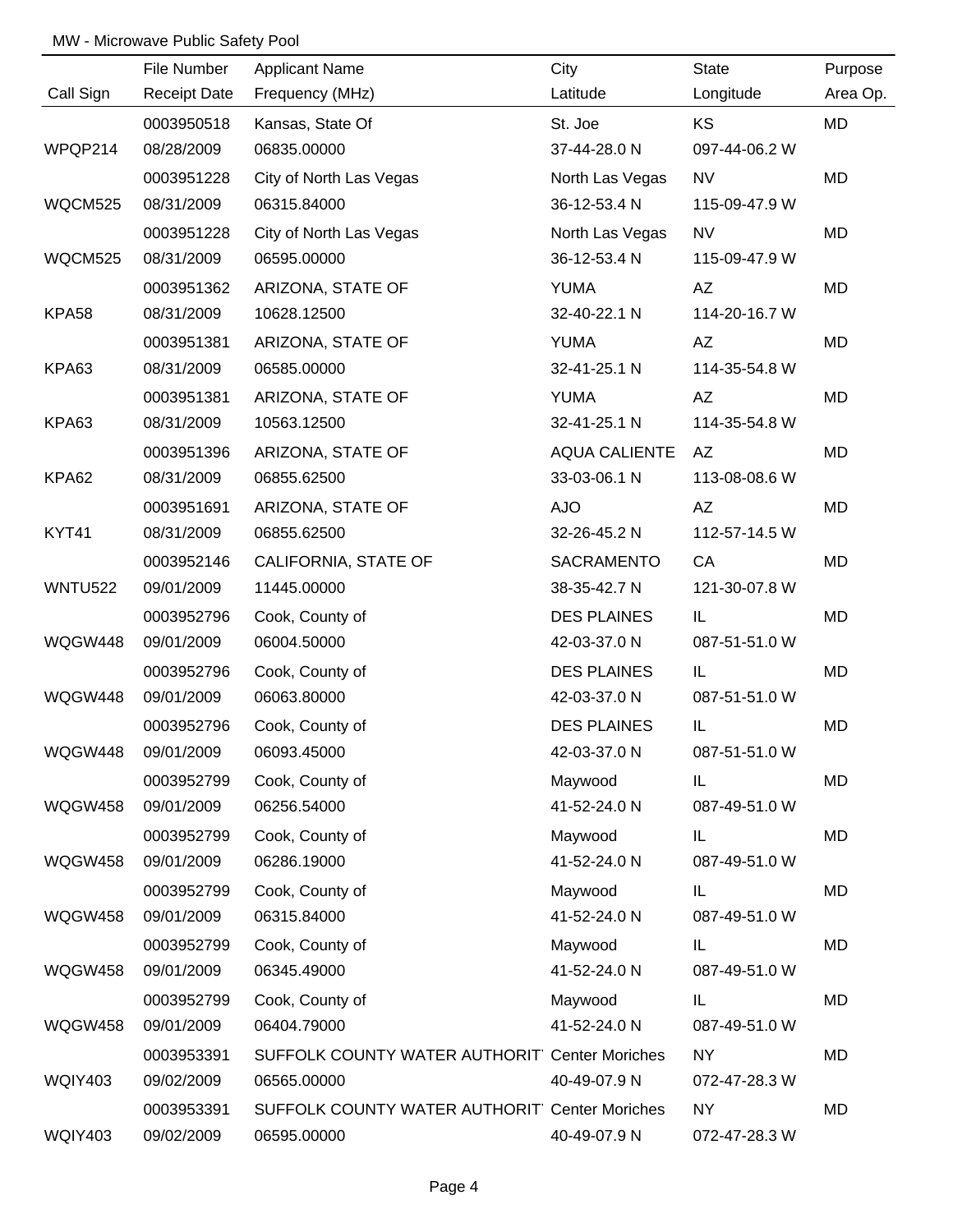|                | File Number         | <b>Applicant Name</b>                         | City               | <b>State</b>  | Purpose   |
|----------------|---------------------|-----------------------------------------------|--------------------|---------------|-----------|
| Call Sign      | <b>Receipt Date</b> | Frequency (MHz)                               | Latitude           | Longitude     | Area Op.  |
|                | 0003953391          | SUFFOLK COUNTY WATER AUTHORIT Center Moriches |                    | <b>NY</b>     | MD        |
| <b>WQIY403</b> | 09/02/2009          | 06645.00000                                   | 40-49-07.9 N       | 072-47-28.3 W |           |
|                | 0003953391          | SUFFOLK COUNTY WATER AUTHORIT Center Moriches |                    | <b>NY</b>     | <b>MD</b> |
| <b>WQIY403</b> | 09/02/2009          | 06855.00000                                   | 40-49-07.9 N       | 072-47-28.3 W |           |
|                | 0003953691          | <b>KERN, COUNTY OF</b>                        | <b>BAKERSFIELD</b> | CA            | MD        |
| KMK67          | 09/02/2009          | 06256.54000                                   | 35-24-41.8 N       | 118-57-51.3 W |           |
|                | 0003953691          | <b>KERN, COUNTY OF</b>                        | <b>BAKERSFIELD</b> | CA            | MD        |
| KMK67          | 09/02/2009          | 06286.19000                                   | 35-24-41.8 N       | 118-57-51.3 W |           |
|                | 0003953691          | <b>KERN, COUNTY OF</b>                        | <b>BAKERSFIELD</b> | CA            | MD        |
| KMK67          | 09/02/2009          | 06345.49000                                   | 35-24-41.8 N       | 118-57-51.3 W |           |
|                | 0003953691          | <b>KERN, COUNTY OF</b>                        | <b>BAKERSFIELD</b> | CA            | MD        |
| KMK67          | 09/02/2009          | 06375.14000                                   | 35-24-41.8 N       | 118-57-51.3 W |           |
|                | 0003953691          | <b>KERN, COUNTY OF</b>                        | <b>BAKERSFIELD</b> | CA            | MD        |
| KMK67          | 09/02/2009          | 06397.38000                                   | 35-24-41.8 N       | 118-57-51.3 W |           |
|                | 0003953691          | <b>KERN, COUNTY OF</b>                        | <b>BAKERSFIELD</b> | CA            | MD        |
| KMK67          | 09/02/2009          | 06755.00000                                   | 35-24-41.8 N       | 118-57-51.3 W |           |
|                | 0003953691          | <b>KERN, COUNTY OF</b>                        | <b>BAKERSFIELD</b> | CA            | MD        |
| KMK67          | 09/02/2009          | 06775.00000                                   | 35-24-41.8 N       | 118-57-51.3 W |           |
|                | 0003953691          | <b>KERN, COUNTY OF</b>                        | <b>BAKERSFIELD</b> | CA            | MD        |
| KMK67          | 09/02/2009          | 06795.00000                                   | 35-24-41.8 N       | 118-57-51.3 W |           |
|                | 0003953691          | <b>KERN, COUNTY OF</b>                        | <b>BAKERSFIELD</b> | CA            | MD        |
| KMK67          | 09/02/2009          | 06815.00000                                   | 35-24-41.8 N       | 118-57-51.3 W |           |
|                | 0003953691          | <b>KERN, COUNTY OF</b>                        | <b>BAKERSFIELD</b> | CA            | MD        |
| KMK67          | 09/02/2009          | 06835.00000                                   | 35-24-41.8 N       | 118-57-51.3 W |           |
|                | 0003953691          | <b>KERN, COUNTY OF</b>                        | <b>BAKERSFIELD</b> | CA            | MD        |
| KMK67          | 09/02/2009          | 06865.00000                                   | 35-24-41.8 N       | 118-57-51.3 W |           |
|                | 0003953691          | <b>KERN, COUNTY OF</b>                        | <b>BAKERSFIELD</b> | CA            | MD        |
| KMK67          | 09/02/2009          | 10616.25000                                   | 35-24-41.8 N       | 118-57-51.3 W |           |
|                | 0003953691          | <b>KERN, COUNTY OF</b>                        | <b>BAKERSFIELD</b> | CA            | MD        |
| KMK67          | 09/02/2009          | 10621.25000                                   | 35-24-41.8 N       | 118-57-51.3 W |           |
|                | 0003953691          | <b>KERN, COUNTY OF</b>                        | <b>BAKERSFIELD</b> | CA            | MD        |
| KMK67          | 09/02/2009          | 10623.75000                                   | 35-24-41.8 N       | 118-57-51.3 W |           |
|                | 0003953691          | <b>KERN, COUNTY OF</b>                        | <b>BAKERSFIELD</b> | CA            | MD        |
| KMK67          | 09/02/2009          | 10835.00000                                   | 35-24-41.8 N       | 118-57-51.3 W |           |
|                | 0003953691          | <b>KERN, COUNTY OF</b>                        | <b>BAKERSFIELD</b> | CA            | MD        |
| KMK67          | 09/02/2009          | 11035.00000                                   | 35-24-41.8 N       | 118-57-51.3 W |           |
|                | 0003953691          | <b>KERN, COUNTY OF</b>                        | <b>BAKERSFIELD</b> | CA            | MD        |
| KMK67          | 09/02/2009          | 17720.00000                                   | 35-24-41.8 N       | 118-57-51.3 W |           |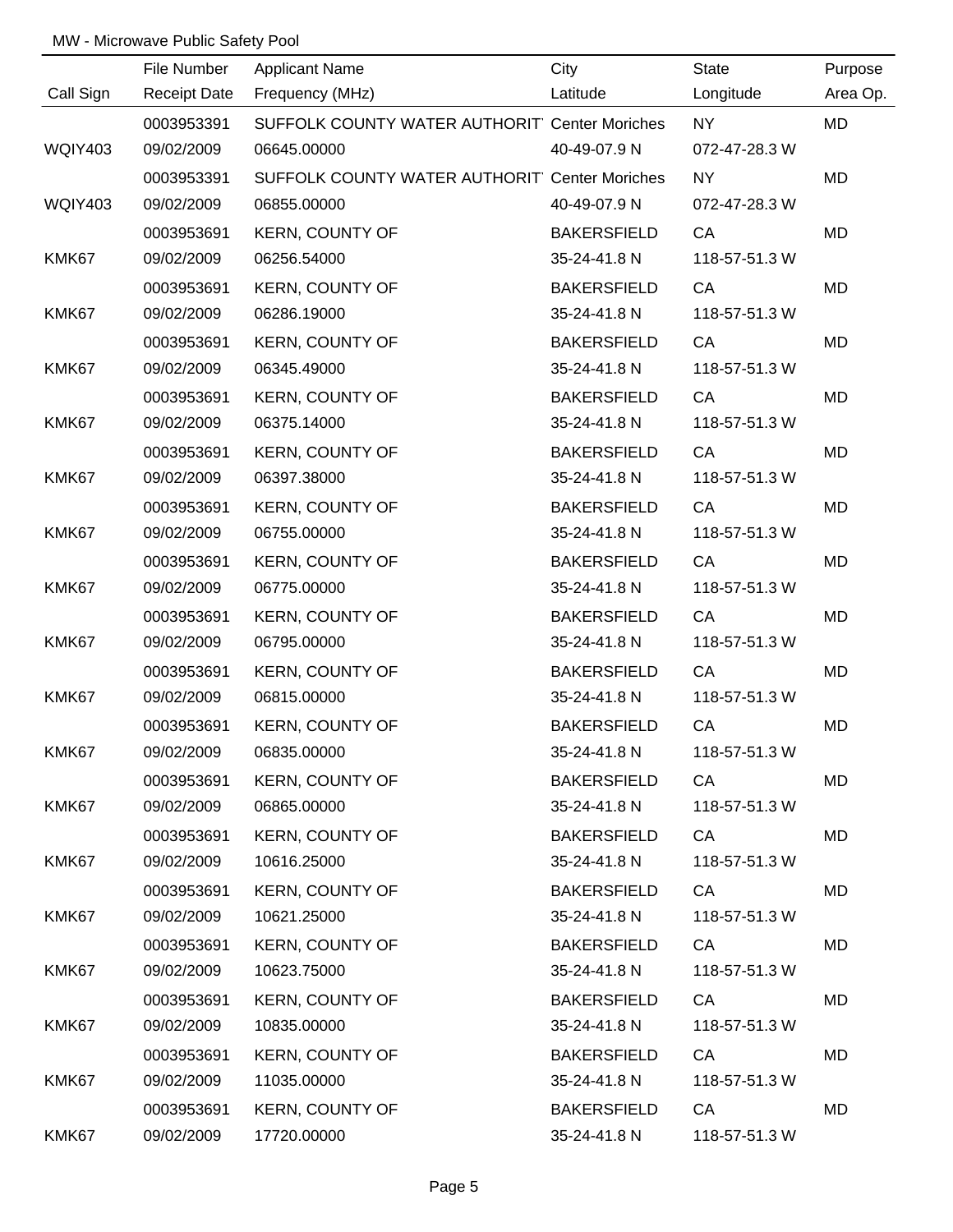|                | File Number         | <b>Applicant Name</b>                           | City                    | <b>State</b>  | Purpose  |
|----------------|---------------------|-------------------------------------------------|-------------------------|---------------|----------|
| Call Sign      | <b>Receipt Date</b> | Frequency (MHz)                                 | Latitude                | Longitude     | Area Op. |
|                | 0003953691          | KERN, COUNTY OF                                 | <b>BAKERSFIELD</b>      | CA            | MD       |
| KMK67          | 09/02/2009          | 18062.50000                                     | 35-24-41.8 N            | 118-57-51.3 W |          |
|                | 0003953691          | <b>KERN, COUNTY OF</b>                          | <b>BAKERSFIELD</b>      | CA            | MD       |
| KMK67          | 09/02/2009          | 18072.50000                                     | 35-24-41.8 N            | 118-57-51.3 W |          |
|                | 0003953691          | <b>KERN, COUNTY OF</b>                          | <b>BAKERSFIELD</b>      | CA            | MD       |
| KMK67          | 09/02/2009          | 18082.50000                                     | 35-24-41.8 N            | 118-57-51.3 W |          |
|                | 0003953691          | <b>KERN, COUNTY OF</b>                          | <b>BAKERSFIELD</b>      | CA            | MD       |
| KMK67          | 09/02/2009          | 18107.50000                                     | 35-24-41.8 N            | 118-57-51.3 W |          |
|                | 0003953691          | <b>KERN, COUNTY OF</b>                          | <b>BAKERSFIELD</b>      | CA            | MD       |
| KMK67          | 09/02/2009          | 18767.50000                                     | 35-24-41.8 N            | 118-57-51.3 W |          |
|                | 0003953691          | <b>KERN, COUNTY OF</b>                          | <b>BAKERSFIELD</b>      | CA            | MD       |
| KMK67          | 09/02/2009          | 18807.50000                                     | 35-24-41.8 N            | 118-57-51.3 W |          |
|                | 0003953691          | <b>KERN, COUNTY OF</b>                          | <b>BAKERSFIELD</b>      | CA            | MD       |
| KMK67          | 09/02/2009          | 19102.50000                                     | 35-24-41.8 N            | 118-57-51.3 W |          |
|                | 0003953691          | <b>KERN, COUNTY OF</b>                          | <b>BAKERSFIELD</b>      | CA            | MD       |
| KMK67          | 09/02/2009          | 19380.00000                                     | 35-24-41.8 N            | 118-57-51.3 W |          |
|                | 0003953838          | SUFFOLK COUNTY WATER AUTHORIT BRENTWOOD         |                         | <b>NY</b>     | MD       |
| WNEH339        | 09/02/2009          | 06735.00000                                     | 40-45-30.0 N            | 073-15-46.0 W |          |
|                | 0003953838          | SUFFOLK COUNTY WATER AUTHORIT BRENTWOOD         |                         | <b>NY</b>     | MD       |
| WNEH339        | 09/02/2009          | 06745.00000                                     | 40-45-30.0 N            | 073-15-46.0 W |          |
|                | 0003954060          | Southern Nevada Area Communications ( Las Vegas |                         | <b>NV</b>     | MD       |
| WPON964        | 09/02/2009          | 06315.84000                                     | 35-56-44.9 N            | 115-02-34.0 W |          |
|                | 0003954098          | Southern Nevada Area Communications ( Las Vegas |                         | <b>NV</b>     | MD       |
| WPON965        | 09/02/2009          | 06063.80000                                     | 36-10-28.9 N            | 115-08-25.0 W |          |
|                | 0003954669          | <b>Dekalb County Police Department</b>          | LaVista                 | GA            | MD       |
| <b>WQFJ782</b> | 09/03/2009          | 06256.54000                                     | 33-50-26.0 N            | 084-14-44.0 W |          |
|                | 0003954669          | Dekalb County Police Department                 | LaVista                 | GA            | MD       |
| WQFJ782        | 09/03/2009          | 06375.14000                                     | 33-50-26.0 N            | 084-14-44.0 W |          |
|                | 0003954669          | Dekalb County Police Department                 | LaVista                 | <b>GA</b>     | MD       |
| WQFJ782        | 09/03/2009          | 06705.00000                                     | 33-50-26.0 N            | 084-14-44.0 W |          |
|                | 0003954953          | Dekalb County Police Department                 | <b>STONE MOUNTAINGA</b> |               | MD       |
| WPOU826        | 09/03/2009          | 06665.00000                                     | 33-48-22.8 N            | 084-08-40.7 W |          |
|                | 0003954953          | Dekalb County Police Department                 | <b>STONE MOUNTAINGA</b> |               | MD       |
| WPOU826        | 09/03/2009          | 06715.00000                                     | 33-48-22.8 N            | 084-08-40.7 W |          |
|                | 0003954953          | Dekalb County Police Department                 | <b>STONE MOUNTAINGA</b> |               | MD       |
| WPOU826        | 09/03/2009          | 06775.00000                                     | 33-48-22.8 N            | 084-08-40.7 W |          |
|                | 0003954958          | FULTON, COUNTY OF                               | Roswell                 | GA            | MD       |
| WQDU957        | 09/03/2009          | 06034.15000                                     | 33-57-53.8 N            | 084-22-07.4 W |          |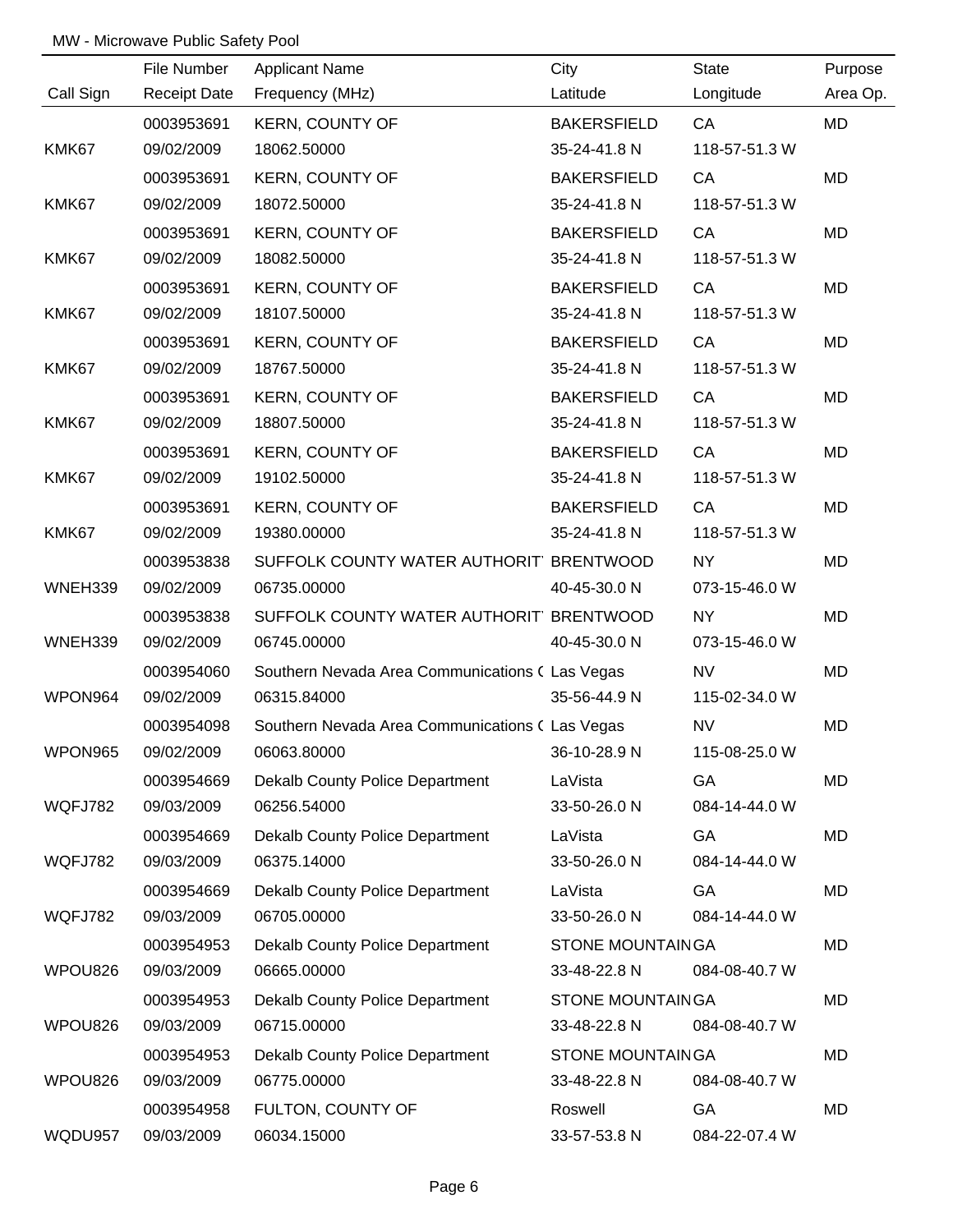|                | File Number         | <b>Applicant Name</b>                  | City              | <b>State</b>  | Purpose   |
|----------------|---------------------|----------------------------------------|-------------------|---------------|-----------|
| Call Sign      | <b>Receipt Date</b> | Frequency (MHz)                        | Latitude          | Longitude     | Area Op.  |
|                | 0003954958          | FULTON, COUNTY OF                      | Roswell           | GA            | <b>MD</b> |
| WQDU957        | 09/03/2009          | 06545.00000                            | 33-57-53.8 N      | 084-22-07.4 W |           |
|                | 0003954958          | FULTON, COUNTY OF                      | Roswell           | GA            | <b>MD</b> |
| WQDU957        | 09/03/2009          | 06555.00000                            | 33-57-53.8 N      | 084-22-07.4 W |           |
|                | 0003954958          | FULTON, COUNTY OF                      | Roswell           | GA            | MD        |
| WQDU957        | 09/03/2009          | 06585.00000                            | 33-57-53.8 N      | 084-22-07.4 W |           |
|                | 0003954958          | FULTON, COUNTY OF                      | Roswell           | GA            | MD        |
| WQDU957        | 09/03/2009          | 06595.00000                            | 33-57-53.8 N      | 084-22-07.4 W |           |
|                | 0003954958          | FULTON, COUNTY OF                      | Roswell           | GA            | MD        |
| WQDU957        | 09/03/2009          | 06635.00000                            | 33-57-53.8 N      | 084-22-07.4 W |           |
|                | 0003954958          | FULTON, COUNTY OF                      | Roswell           | GA            | MD        |
| WQDU957        | 09/03/2009          | 06665.00000                            | 33-57-53.8 N      | 084-22-07.4 W |           |
|                | 0003954962          | FULTON, COUNTY OF                      | <b>ALPHARETTA</b> | GA            | MD        |
| <b>WNTN686</b> | 09/03/2009          | 06655.00000                            | 34-02-29.3 N      | 084-13-37.7 W |           |
|                | 0003954962          | FULTON, COUNTY OF                      | ALPHARETTA        | GA            | MD        |
| <b>WNTN686</b> | 09/03/2009          | 06715.00000                            | 34-02-29.3 N      | 084-13-37.7 W |           |
|                | 0003954962          | FULTON, COUNTY OF                      | <b>ALPHARETTA</b> | GA            | MD        |
| <b>WNTN686</b> | 09/03/2009          | 06745.00000                            | 34-02-29.3 N      | 084-13-37.7 W |           |
|                | 0003954962          | FULTON, COUNTY OF                      | <b>ALPHARETTA</b> | GA            | MD        |
| <b>WNTN686</b> | 09/03/2009          | 06835.00000                            | 34-02-29.3 N      | 084-13-37.7 W |           |
|                | 0003955454          | Dekalb County Police Department        | <b>ATLANTA</b>    | GA            | MD        |
| WPOU825        | 09/03/2009          | 06004.50000                            | 33-55-14.3 N      | 084-20-05.7 W |           |
|                | 0003955454          | Dekalb County Police Department        | <b>ATLANTA</b>    | GA            | MD        |
| WPOU825        | 09/03/2009          | 06123.10000                            | 33-55-14.3 N      | 084-20-05.7 W |           |
|                | 0003955454          | Dekalb County Police Department        | <b>ATLANTA</b>    | GA            | MD        |
| WPOU825        | 09/03/2009          | 06715.00000                            | 33-55-14.3 N      | 084-20-05.7 W |           |
|                | 0003955454          | <b>Dekalb County Police Department</b> | <b>ATLANTA</b>    | GA            | MD        |
| WPOU825        | 09/03/2009          | 06745.00000                            | 33-55-14.3 N      | 084-20-05.7 W |           |
|                | 0003955454          | <b>Dekalb County Police Department</b> | <b>ATLANTA</b>    | GA            | MD        |
| WPOU825        | 09/03/2009          | 06805.00000                            | 33-55-14.3 N      | 084-20-05.7 W |           |
|                | 0003955454          | <b>Dekalb County Police Department</b> | <b>ATLANTA</b>    | GA            | MD        |
| WPOU825        | 09/03/2009          | 06815.00000                            | 33-55-14.3 N      | 084-20-05.7 W |           |
|                | 0003955454          | Dekalb County Police Department        | <b>ATLANTA</b>    | GA            | MD        |
| WPOU825        | 09/03/2009          | 06825.00000                            | 33-55-14.3 N      | 084-20-05.7 W |           |
|                | 0003955459          | Dekalb County Police Department        | <b>CHAMBLEE</b>   | GA            | MD        |
| WQAF808        | 09/03/2009          | 06545.00000                            | 33-52-29.2 N      | 084-15-25.9 W |           |
|                | 0003955459          | <b>Dekalb County Police Department</b> | <b>CHAMBLEE</b>   | GA            | MD        |
| WQAF808        | 09/03/2009          | 06585.00000                            | 33-52-29.2 N      | 084-15-25.9 W |           |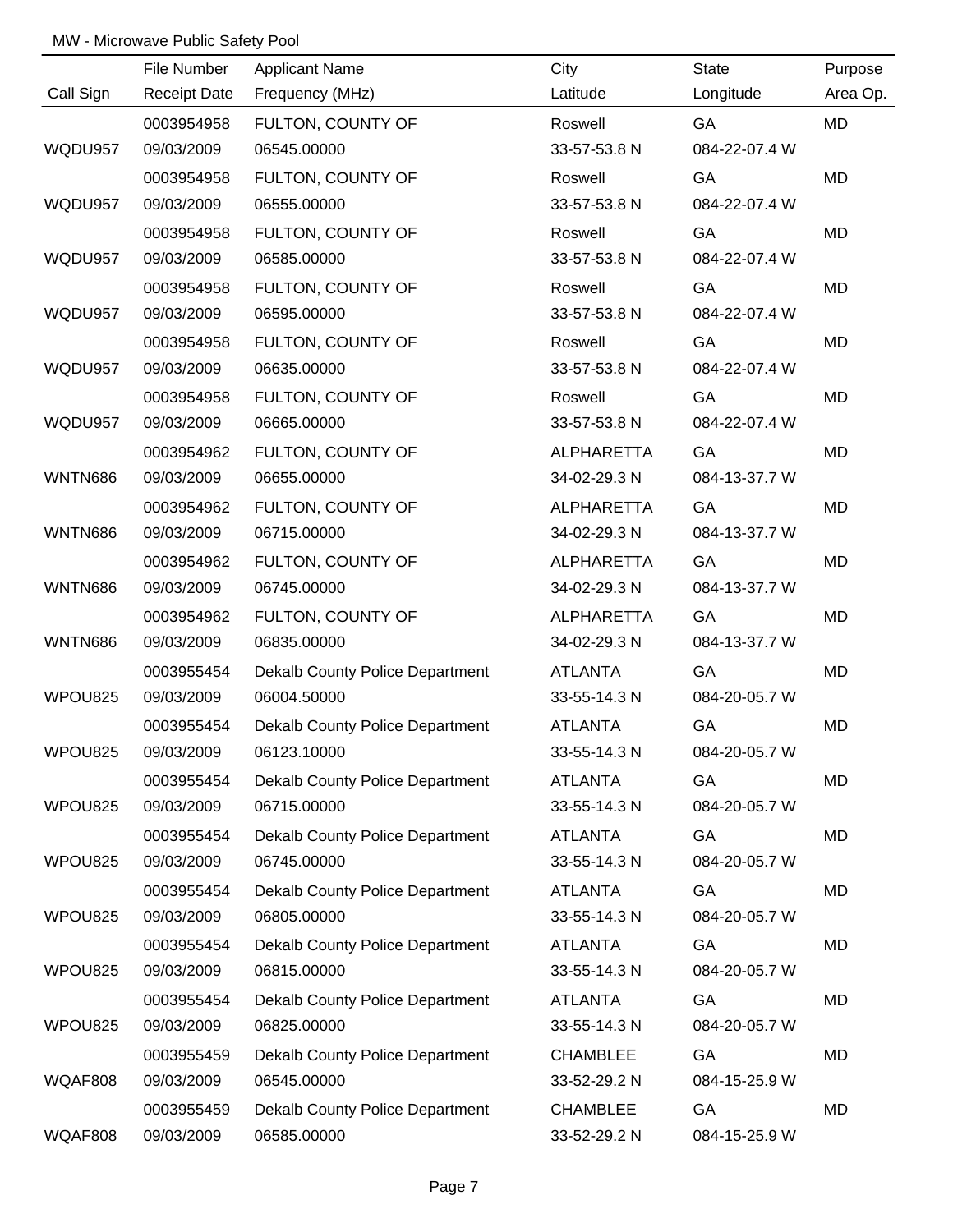|           | File Number         | <b>Applicant Name</b>                                | City            | <b>State</b>  | Purpose   |
|-----------|---------------------|------------------------------------------------------|-----------------|---------------|-----------|
| Call Sign | <b>Receipt Date</b> | Frequency (MHz)                                      | Latitude        | Longitude     | Area Op.  |
|           | 0003955459          | <b>Dekalb County Police Department</b>               | <b>CHAMBLEE</b> | GA            | <b>MD</b> |
| WQAF808   | 09/03/2009          | 06615.00000                                          | 33-52-29.2 N    | 084-15-25.9 W |           |
|           | 0003955459          | Dekalb County Police Department                      | <b>CHAMBLEE</b> | GA            | MD        |
| WQAF808   | 09/03/2009          | 06645.00000                                          | 33-52-29.2 N    | 084-15-25.9 W |           |
|           | 0003955913          | Douglas County Communications Departn Council Bluffs |                 | IA            | MD        |
| WQKP967   | 09/03/2009          | 10835.00000                                          | 41-15-26.0 N    | 095-51-08.0 W |           |
|           | 0003955913          | Douglas County Communications Departn Council Bluffs |                 | IA            | MD        |
| WQKP967   | 09/03/2009          | 10875.00000                                          | 41-15-26.0 N    | 095-51-08.0 W |           |
|           | 0003955913          | Douglas County Communications Departn Council Bluffs |                 | IA            | MD        |
| WQKP967   | 09/03/2009          | 11035.00000                                          | 41-15-26.0 N    | 095-51-08.0 W |           |
|           | 0003955913          | Douglas County Communications Departn Council Bluffs |                 | IA            | MD        |
| WQKP967   | 09/03/2009          | 11185.00000                                          | 41-15-26.0 N    | 095-51-08.0 W |           |
|           | 0003955914          | Douglas County Communications Departn NASHVILLE      |                 | <b>NE</b>     | MD        |
| WQKP875   | 09/03/2009          | 05945.20000                                          | 41-23-38.0 N    | 095-58-32.0 W |           |
|           | 0003955914          | Douglas County Communications Departn NASHVILLE      |                 | <b>NE</b>     | MD        |
| WQKP875   | 09/03/2009          | 05974.85000                                          | 41-23-38.0 N    | 095-58-32.0 W |           |
|           | 0003955914          | Douglas County Communications Departn NASHVILLE      |                 | <b>NE</b>     | MD        |
| WQKP875   | 09/03/2009          | 06004.50000                                          | 41-23-38.0 N    | 095-58-32.0 W |           |
|           | 0003955914          | Douglas County Communications Departn NASHVILLE      |                 | <b>NE</b>     | MD        |
| WQKP875   | 09/03/2009          | 06034.15000                                          | 41-23-38.0 N    | 095-58-32.0 W |           |
|           | 0003956544          | Town of Gilbert, AZ                                  | Gilbert         | AZ            | MD        |
| WQCL765   | 09/03/2009          | 17765.00000                                          | 33-16-19.2 N    | 111-44-24.5 W |           |
|           | 0003956544          | Town of Gilbert, AZ                                  | Gilbert         | AZ            | <b>MD</b> |
| WQCL765   | 09/03/2009          | 17815.00000                                          | 33-16-19.2 N    | 111-44-24.5 W |           |
|           | 0003956544          | Town of Gilbert, AZ                                  | Gilbert         | AZ            | MD        |
| WQCL765   | 09/03/2009          | 18085.00000                                          | 33-16-19.2 N    | 111-44-24.5 W |           |
|           | 0003956544          | Town of Gilbert, AZ                                  | Gilbert         | AZ            | MD        |
| WQCL765   | 09/03/2009          | 21435.00000                                          | 33-16-19.2 N    | 111-44-24.5 W |           |
|           | 0003956544          | Town of Gilbert, AZ                                  | Gilbert         | AZ            | MD        |
| WQCL765   | 09/03/2009          | 21885.00000                                          | 33-16-19.2 N    | 111-44-24.5 W |           |
|           | 0003957371          | SARATOGA COUNTY OFFICE OF EMEF HALFMOON              |                 | <b>NY</b>     | MD        |
| WNEW680   | 09/04/2009          | 06665.00000                                          | 42-49-48.3 N    | 073-42-17.4 W |           |
|           | 0003957371          | SARATOGA COUNTY OFFICE OF EMEF HALFMOON              |                 | <b>NY</b>     | MD        |
| WNEW680   | 09/04/2009          | 06775.00000                                          | 42-49-48.3 N    | 073-42-17.4 W |           |
|           | 0003957378          | SARATOGA COUNTY OFFICE OF EMEF Ballston Spa          |                 | <b>NY</b>     | MD        |
| WQIX739   | 09/04/2009          | 06745.00000                                          | 43-01-09.7 N    | 073-52-26.1 W |           |
|           | 0003957378          | SARATOGA COUNTY OFFICE OF EMEF Ballston Spa          |                 | <b>NY</b>     | MD        |
| WQIX739   | 09/04/2009          | 06795.00000                                          | 43-01-09.7 N    | 073-52-26.1 W |           |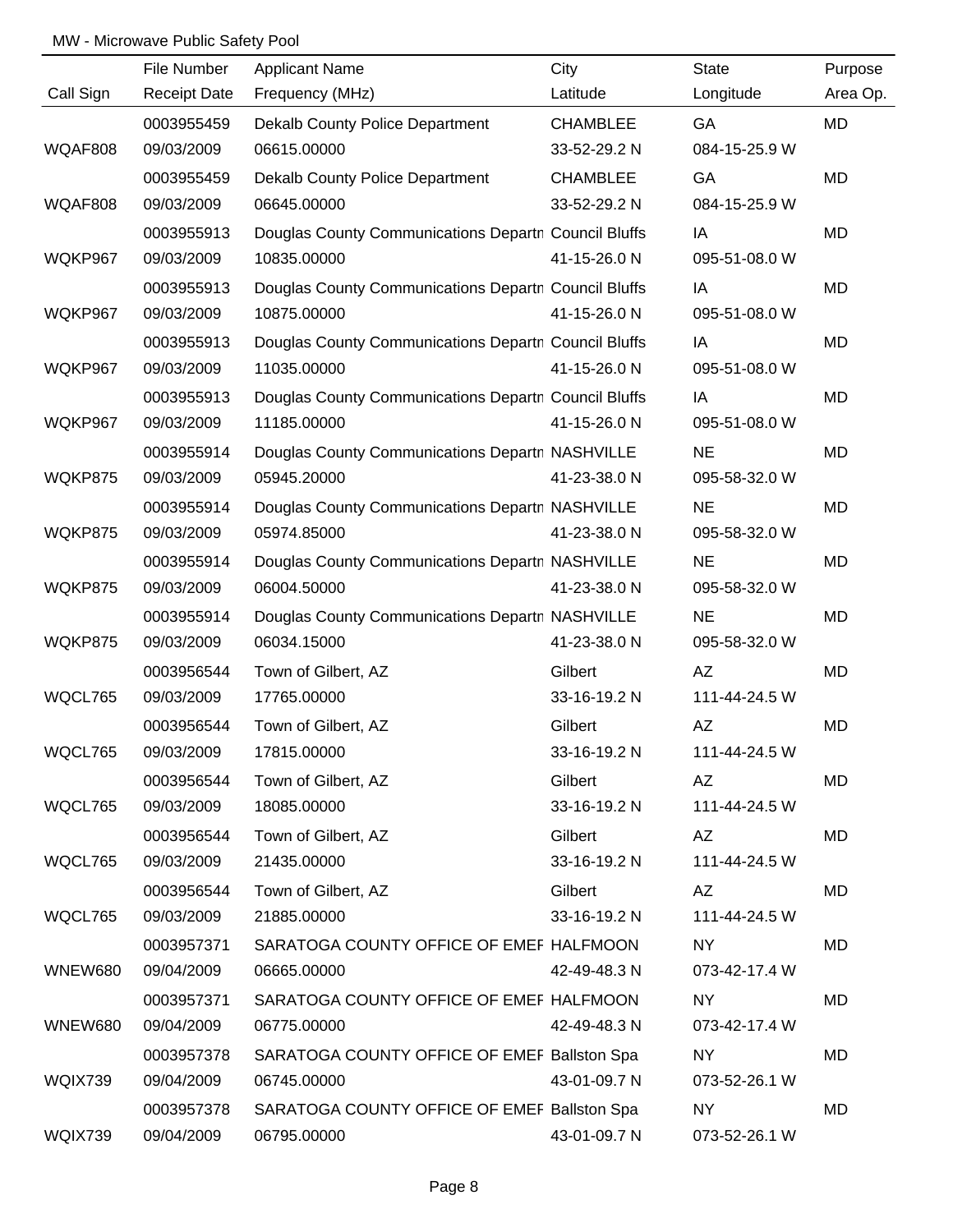|                | File Number         | <b>Applicant Name</b>                              | City            | <b>State</b>  | Purpose   |
|----------------|---------------------|----------------------------------------------------|-----------------|---------------|-----------|
| Call Sign      | <b>Receipt Date</b> | Frequency (MHz)                                    | Latitude        | Longitude     | Area Op.  |
|                | 0003957378          | SARATOGA COUNTY OFFICE OF EMEF Ballston Spa        |                 | NY            | MD        |
| WQIX739        | 09/04/2009          | 06805.00000                                        | 43-01-09.7 N    | 073-52-26.1 W |           |
|                | 0003957420          | COMMONWEALTH OF VIRGINIA, DEPA Halifax             |                 | VA            | MD        |
| WQGU868        | 09/04/2009          | 06695.00000                                        | 36-48-40.6 N    | 078-57-11.8 W |           |
|                | 0003957420          | COMMONWEALTH OF VIRGINIA, DEPA Halifax             |                 | VA            | MD        |
| WQGU868        | 09/04/2009          | 06755.00000                                        | 36-48-40.6 N    | 078-57-11.8 W |           |
|                | 0003957427          | Apopka, City of                                    | Apopka          | FL.           | MD        |
| WPWA893        | 09/04/2009          | 06855.00000                                        | 28-40-19.0 N    | 081-30-29.0 W |           |
|                | 0003957427          | Apopka, City of                                    | Apopka          | FL.           | MD        |
| WPWA893        | 09/04/2009          | 10556.25000                                        | 28-40-19.0 N    | 081-30-29.0 W |           |
|                | 0003957479          | Commonwealth of Virginia, Department of Wytheville |                 | VA            | MD        |
| WQKN982        | 09/04/2009          | 06004.50000                                        | 36-56-23.1 N    | 080-59-49.3 W |           |
|                | 0003957479          | Commonwealth of Virginia, Department of Wytheville |                 | VA            | MD        |
| WQKN982        | 09/04/2009          | 06123.10000                                        | 36-56-23.1 N    | 080-59-49.3 W |           |
|                | 0003957479          | Commonwealth of Virginia, Department of Wytheville |                 | VA            | MD        |
| <b>WQKN982</b> | 09/04/2009          | 06152.75000                                        | 36-56-23.1 N    | 080-59-49.3 W |           |
|                | 0003950472          | KANSAS, STATE OF                                   | Ford            | <b>KS</b>     | <b>NE</b> |
|                | 08/28/2009          | 06226.89000                                        | 37-38-41.1 N    | 099-50-21.5 W |           |
|                | 0003950472          | KANSAS, STATE OF                                   | Ford            | KS            | <b>NE</b> |
|                | 08/28/2009          | 06256.54000                                        | 37-38-41.1 N    | 099-50-21.5 W |           |
|                | 0003950472          | KANSAS, STATE OF                                   | Ford            | KS            | <b>NE</b> |
|                | 08/28/2009          | 06595.00000                                        | 37-38-41.1 N    | 099-50-21.5 W |           |
|                | 0003950646          | Town of Gilbert                                    | Gilbert         | AZ            | <b>NE</b> |
|                | 08/31/2009          | 19645.00000                                        | 33-21-15.3 N    | 111-48-22.3 W |           |
|                | 0003950647          | Town of Gilbert                                    | Gilbert         | AZ            | <b>NE</b> |
|                | 08/31/2009          | 19375.00000                                        | 33-18-29.4 N    | 111-43-49.6 W |           |
|                | 0003950648          | Town of Gilbert                                    | Gilbert         | AZ            | <b>NE</b> |
|                | 08/31/2009          | 23085.00000                                        | 33-16-37.8 N    | 111-45-53.3 W |           |
|                | 0003950649          | Town of Gilbert                                    | Gilbert         | AZ            | <b>NE</b> |
|                | 08/31/2009          | 22635.00000                                        | 33-14-49.3 N    | 111-42-32.0 W |           |
|                | 0003951227          | City of North Las Vegas                            | North Las Vegas | <b>NV</b>     | <b>NE</b> |
|                | 08/31/2009          | 11628.12500                                        | 36-11-43.5 N    | 115-07-28.3 W |           |
|                | 0003951229          | City of North Las Vegas                            | Las Vegas       | <b>NV</b>     | <b>NE</b> |
|                | 08/31/2009          | 06004.50000                                        | 36-20-00.9 N    | 114-58-30.1 W |           |
|                | 0003951229          | City of North Las Vegas                            | Las Vegas       | <b>NV</b>     | <b>NE</b> |
|                | 08/31/2009          | 06063.80000                                        | 36-20-00.9 N    | 114-58-30.1 W |           |
|                | 0003951229          | City of North Las Vegas                            | Las Vegas       | <b>NV</b>     | <b>NE</b> |
|                | 08/31/2009          | 11138.12500                                        | 36-20-00.9 N    | 114-58-30.1 W |           |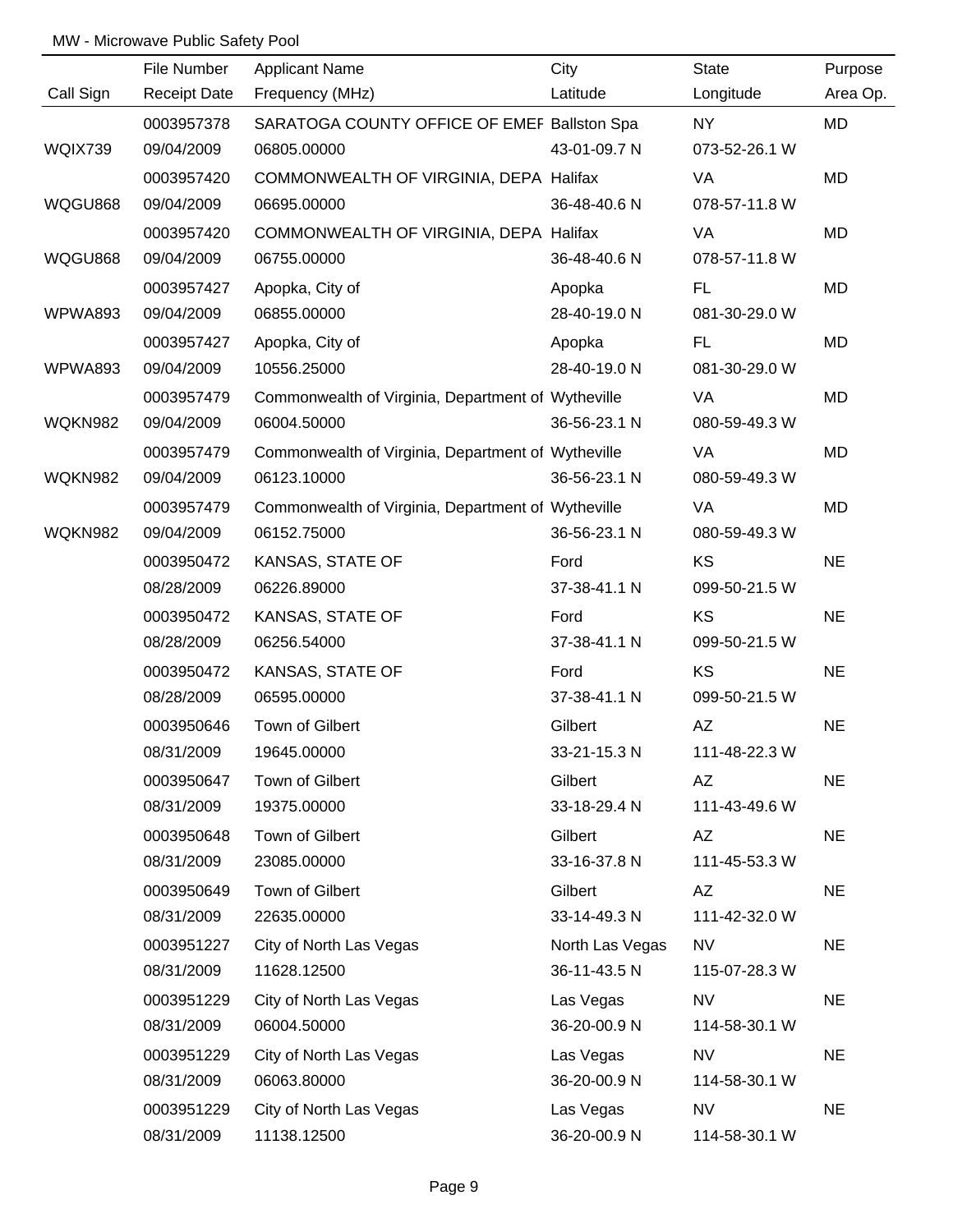|           | File Number         | <b>Applicant Name</b>                                | City               | State         | Purpose   |
|-----------|---------------------|------------------------------------------------------|--------------------|---------------|-----------|
| Call Sign | <b>Receipt Date</b> | Frequency (MHz)                                      | Latitude           | Longitude     | Area Op.  |
|           | 0003951230          | City of North Las Vegas                              | Las Vegas          | <b>NV</b>     | <b>NE</b> |
|           | 08/31/2009          | 06256.54000                                          | 36-06-42.2 N       | 115-02-33.9 W |           |
|           | 0003951491          | Red Oak, City of                                     | Red Oak            | <b>TX</b>     | <b>NE</b> |
|           | 08/31/2009          | 19380.00000                                          | 32-31-35.8 N       | 096-49-29.3 W |           |
|           | 0003951492          | Red Oak, City of                                     | Midlothian         | TX            | <b>NE</b> |
|           | 08/31/2009          | 17820.00000                                          | 32-29-31.7 N       | 096-59-47.5 W |           |
|           | 0003952147          | CALIFORNIA, STATE OF                                 | SACRAMENTO         | CA            | <b>NE</b> |
|           | 09/01/2009          | 10955.00000                                          | 38-35-56.3 N       | 121-29-15.9 W |           |
|           | 0003953639          | WEST METRO FIRE PROTECTION DIST DENVER               |                    | CO            | <b>NE</b> |
|           | 09/02/2009          | 11225.00000                                          | 39-39-06.7 N       | 105-06-38.5 W |           |
|           | 0003953639          | WEST METRO FIRE PROTECTION DIST DENVER               |                    | CO            | <b>NE</b> |
|           | 09/02/2009          | 11345.00000                                          | 39-39-06.7 N       | 105-06-38.5 W |           |
|           | 0003953643          | WEST METRO FIRE PROTECTION DIST LAKEWOOD             |                    | CO            | <b>NE</b> |
|           | 09/02/2009          | 11265.00000                                          | 39-42-34.2 N       | 105-05-12.9 W |           |
|           | 0003953643          | WEST METRO FIRE PROTECTION DIST LAKEWOOD             |                    | CO            | <b>NE</b> |
|           | 09/02/2009          | 11465.00000                                          | 39-42-34.2 N       | 105-05-12.9 W |           |
|           | 0003953646          | WEST METRO FIRE PROTECTION DIST LAKEWOOD             |                    | CO            | <b>NE</b> |
|           | 09/02/2009          | 10735.00000                                          | 39-41-44.4 N       | 105-09-55.2 W |           |
|           | 0003953646          | WEST METRO FIRE PROTECTION DIST LAKEWOOD             |                    | CO            | <b>NE</b> |
|           | 09/02/2009          | 10775.00000                                          | 39-41-44.4 N       | 105-09-55.2 W |           |
|           | 0003953646          | WEST METRO FIRE PROTECTION DIST LAKEWOOD             |                    | CO            | <b>NE</b> |
|           | 09/02/2009          | 10855.00000                                          | 39-41-44.4 N       | 105-09-55.2 W |           |
|           | 0003953646          | WEST METRO FIRE PROTECTION DIST LAKEWOOD             |                    | CO            | <b>NE</b> |
|           | 09/02/2009          | 10975.00000                                          | 39-41-44.4 N       | 105-09-55.2 W |           |
|           | 0003953690          | <b>KERN, COUNTY OF</b>                               | <b>BAKERSFIELD</b> | CA            | <b>NE</b> |
|           | 09/02/2009          | 17820.00000                                          | 35-20-50.0 N       | 118-59-03.1 W |           |
|           | 0003953770          | <b>Suffolk County Water Authority</b>                | Yaphank, NY        | <b>NY</b>     | <b>NE</b> |
|           | 09/02/2009          | 06585.00000                                          | 40-49-01.2 N       | 072-57-01.3 W |           |
|           | 0003953770          | <b>Suffolk County Water Authority</b>                | Yaphank, NY        | <b>NY</b>     | <b>NE</b> |
|           | 09/02/2009          | 06695.00000                                          | 40-49-01.2 N       | 072-57-01.3 W |           |
|           | 0003955915          | Douglas County Communications Departn Council Bluffs |                    | IA            | <b>NE</b> |
|           | 09/03/2009          | 06197.24000                                          | 41-17-05.0 N       | 095-51-52.0 W |           |
|           | 0003955915          | Douglas County Communications Departn Council Bluffs |                    | IA            | <b>NE</b> |
|           | 09/03/2009          | 06286.19000                                          | 41-17-05.0 N       | 095-51-52.0 W |           |
|           | 0003955915          | Douglas County Communications Departn Council Bluffs |                    | IA            | <b>NE</b> |
|           | 09/03/2009          | 11325.00000                                          | 41-17-05.0 N       | 095-51-52.0 W |           |
|           | 0003955915          | Douglas County Communications Departn Council Bluffs |                    | IA            | <b>NE</b> |
|           | 09/03/2009          | 11365.00000                                          | 41-17-05.0 N       | 095-51-52.0 W |           |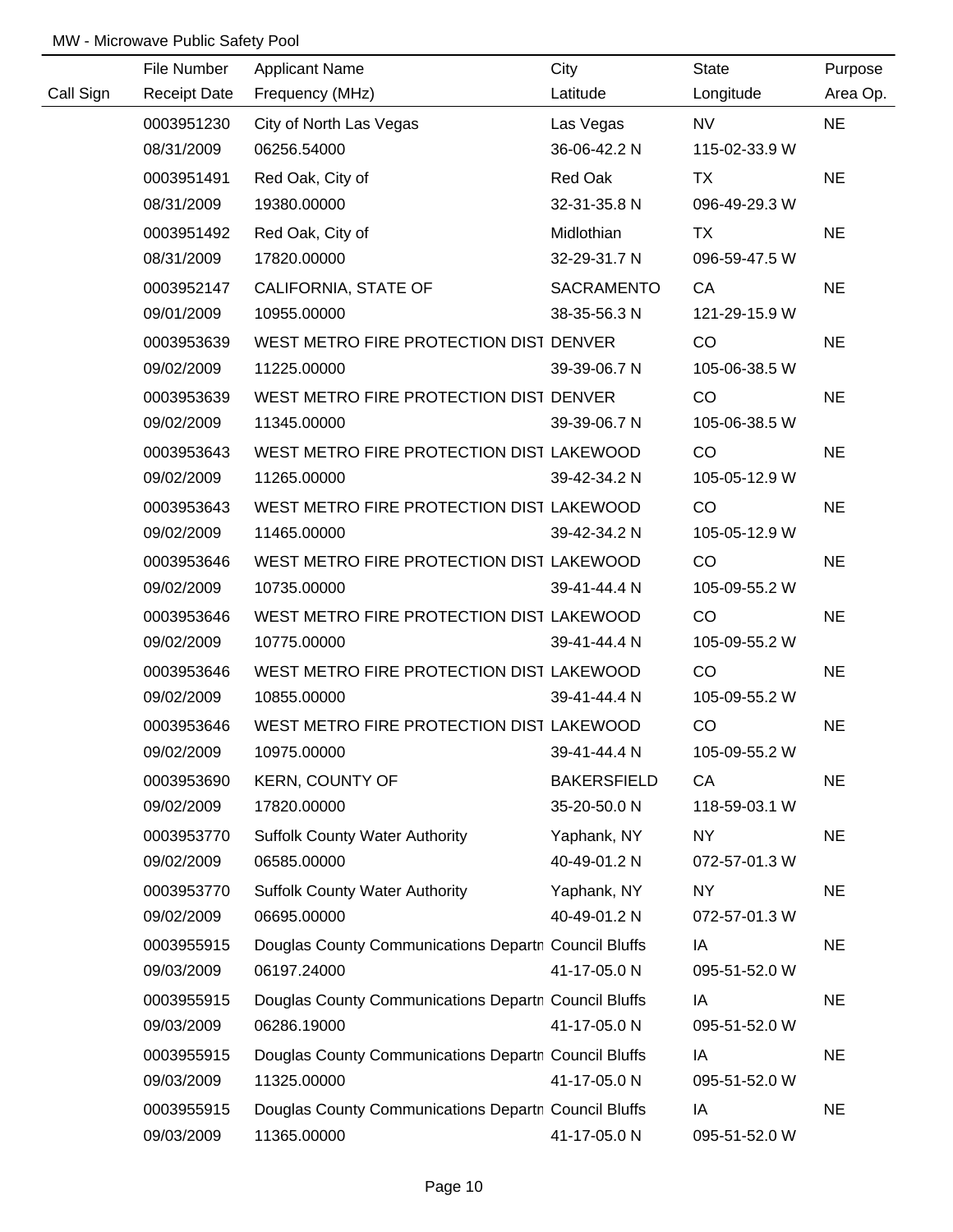|           | File Number         | <b>Applicant Name</b>                       | City              | <b>State</b>  | Purpose   |
|-----------|---------------------|---------------------------------------------|-------------------|---------------|-----------|
| Call Sign | <b>Receipt Date</b> | Frequency (MHz)                             | Latitude          | Longitude     | Area Op.  |
|           | 0003956467          | JOHNSON COUNTY, IA JECC                     | Kalona            | IA            | <b>NE</b> |
|           | 09/03/2009          | 06004.50000                                 | 41-34-54.4 N      | 091-43-00.1 W |           |
|           | 0003956467          | JOHNSON COUNTY, IA JECC                     | Kalona            | IA            | <b>NE</b> |
|           | 09/03/2009          | 10835.00000                                 | 41-34-54.4 N      | 091-43-00.1 W |           |
|           | 0003956468          | JOHNSON COUNTY, IA JECC                     | Swisher           | IA            | <b>NE</b> |
|           | 09/03/2009          | 06226.89000                                 | 41-49-09.3 N      | 091-44-58.5 W |           |
|           | 0003956468          | JOHNSON COUNTY, IA JECC                     | Swisher           | IA            | <b>NE</b> |
|           | 09/03/2009          | 06256.54000                                 | 41-49-09.3 N      | 091-44-58.5 W |           |
|           | 0003956469          | JOHNSON COUNTY, IA JECC                     | Iowa City         | IA            | <b>NE</b> |
|           | 09/03/2009          | 11325.00000                                 | 41-39-18.2 N      | 091-36-08.5 W |           |
|           | 0003956469          | JOHNSON COUNTY, IA JECC                     | Iowa City         | IA            | <b>NE</b> |
|           | 09/03/2009          | 11365.00000                                 | 41-39-18.2 N      | 091-36-08.5 W |           |
|           | 0003956470          | JOHNSON COUNTY, IA JECC                     | Iowa City         | IA            | <b>NE</b> |
|           | 09/03/2009          | 10875.00000                                 | 41-37-57.5 N      | 091-28-21.0 W |           |
|           | 0003956470          | JOHNSON COUNTY, IA JECC                     | Iowa City         | IA            | <b>NE</b> |
|           | 09/03/2009          | 10915.00000                                 | 41-37-57.5 N      | 091-28-21.0 W |           |
|           | 0003956471          | JOHNSON COUNTY, IA JECC                     | <b>IOWA CITY</b>  | IA            | <b>NE</b> |
|           | 09/03/2009          | 11405.00000                                 | 41-39-52.1 N      | 091-32-08.7 W |           |
|           | 0003956471          | JOHNSON COUNTY, IA JECC                     | <b>IOWA CITY</b>  | IA            | <b>NE</b> |
|           | 09/03/2009          | 11445.00000                                 | 41-39-52.1 N      | 091-32-08.7 W |           |
|           | 0003956829          | JOHNSON COUNTY, IA JECC                     | <b>CORALVILLE</b> | IA            | <b>NE</b> |
|           | 09/04/2009          | 06197.24000                                 | 41-42-37.0 N      | 091-35-58.0 W |           |
|           | 0003956829          | JOHNSON COUNTY, IA JECC                     | <b>CORALVILLE</b> | IA            | <b>NE</b> |
|           | 09/04/2009          | 06845.00000                                 | 41-42-37.0 N      | 091-35-58.0 W |           |
|           | 0003956829          | JOHNSON COUNTY, IA JECC                     | <b>CORALVILLE</b> | IA            | <b>NE</b> |
|           | 09/04/2009          | 10955.00000                                 | 41-42-37.0 N      | 091-35-58.0 W |           |
|           | 0003956832          | JOHNSON COUNTY, IA JECC                     | Solon             | IA            | <b>NE</b> |
|           | 09/04/2009          | 05945.20000                                 | 41-46-51.6 N      | 091-27-44.1 W |           |
|           | 0003956832          | JOHNSON COUNTY, IA JECC                     | Solon             | IA            | <b>NE</b> |
|           | 09/04/2009          | 05974.85000                                 | 41-46-51.6 N      | 091-27-44.1 W |           |
|           | 0003956832          | JOHNSON COUNTY, IA JECC                     | Solon             | IA            | <b>NE</b> |
|           | 09/04/2009          | 06685.00000                                 | 41-46-51.6 N      | 091-27-44.1 W |           |
|           | 0003957356          | Apopka City of                              | Apopka            | FL.           | <b>NE</b> |
|           | 09/04/2009          | 06695.00000                                 | 28-29-00.5 N      | 081-32-45.0 W |           |
|           | 0003957374          | SARATOGA COUNTY OFFICE OF EMEF BALLSTON SPA |                   | NY            | <b>NE</b> |
|           | 09/04/2009          | 06845.00000                                 | 42-59-58.3 N      | 073-51-00.4 W |           |
|           | 0003957381          | SARATOGA COUNTY OFFICE OF EMEF Wilton       |                   | <b>NY</b>     | <b>NE</b> |
|           | 09/04/2009          | 06605.00000                                 | 43-12-13.4 N      | 073-44-52.8 W |           |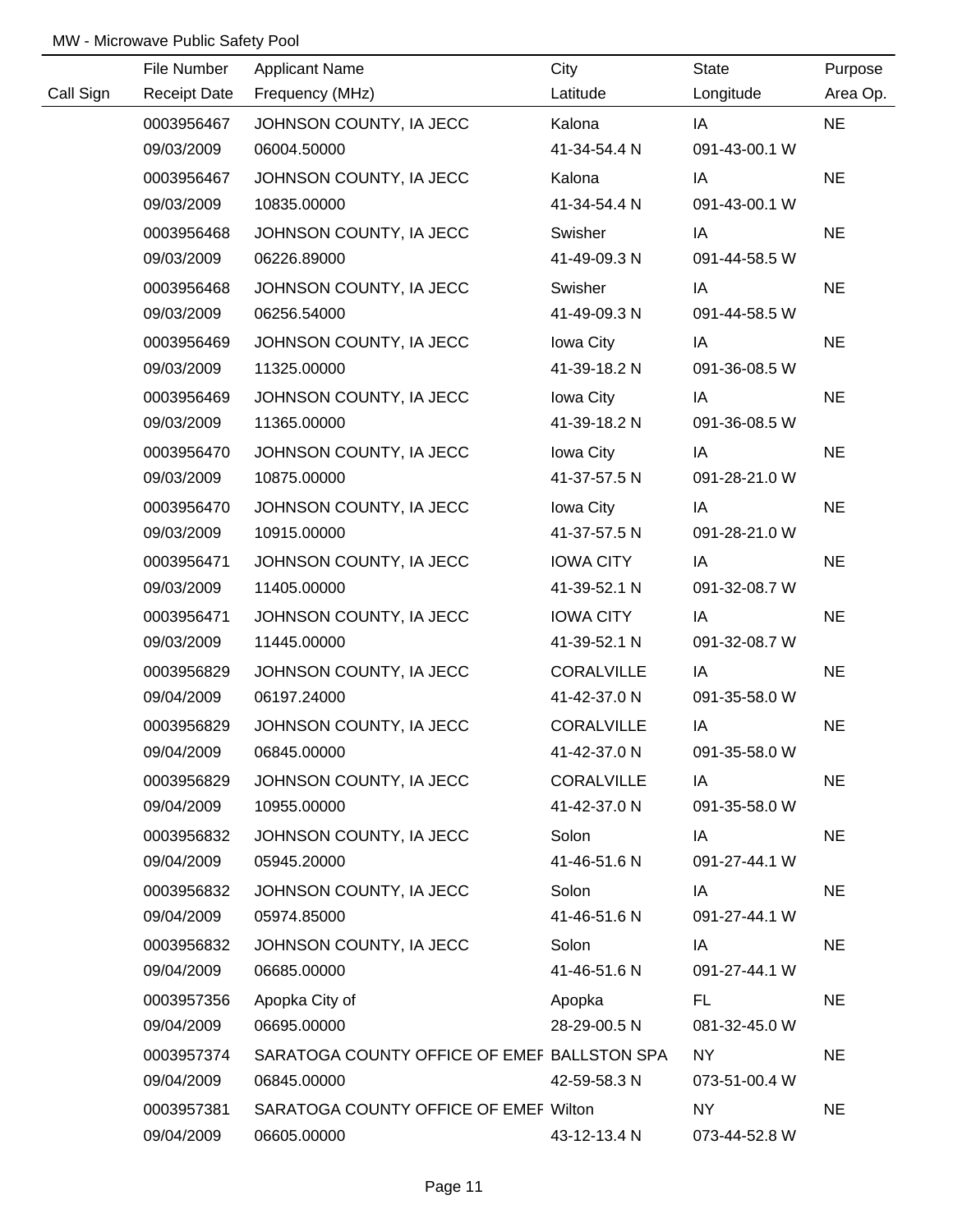|           | File Number         | <b>Applicant Name</b>                                | City         | State         | Purpose   |
|-----------|---------------------|------------------------------------------------------|--------------|---------------|-----------|
| Call Sign | <b>Receipt Date</b> | Frequency (MHz)                                      | Latitude     | Longitude     | Area Op.  |
|           | 0003957381          | SARATOGA COUNTY OFFICE OF EMEF Wilton                |              | <b>NY</b>     | <b>NE</b> |
|           | 09/04/2009          | 06635.00000                                          | 43-12-13.4 N | 073-44-52.8 W |           |
|           | 0003957381          | SARATOGA COUNTY OFFICE OF EMEF Wilton                |              | NY            | <b>NE</b> |
|           | 09/04/2009          | 06685.00000                                          | 43-12-13.4 N | 073-44-52.8 W |           |
|           | 0003957384          | SARATOGA COUNTY OFFICE OF EMEF Stillwater            |              | NY            | <b>NE</b> |
|           | 09/04/2009          | 06765.00000                                          | 43-00-42.3 N | 073-40-59.4 W |           |
|           | 0003957384          | SARATOGA COUNTY OFFICE OF EMEF Stillwater            |              | NY            | <b>NE</b> |
|           | 09/04/2009          | 06825.00000                                          | 43-00-42.3 N | 073-40-59.4 W |           |
|           | 0003957417          | COMMONWEALTH OF VIRGINIA, DEPA Chatham               |              | VA            | <b>NE</b> |
|           | 09/04/2009          | 06595.00000                                          | 36-44-31.2 N | 079-23-04.4 W |           |
|           | 0003957417          | COMMONWEALTH OF VIRGINIA, DEPA Chatham               |              | VA            | <b>NE</b> |
|           | 09/04/2009          | 06855.00000                                          | 36-44-31.2 N | 079-23-04.4 W |           |
|           | 0003957478          | Commonwealth of Virginia, Department of Wytheville   |              | VA            | <b>NE</b> |
|           | 09/04/2009          | 06226.89000                                          | 36-54-25.6 N | 081-04-23.5 W |           |
|           | 0003957478          | Commonwealth of Virginia, Department of Wytheville   |              | VA            | <b>NE</b> |
|           | 09/04/2009          | 06256.54000                                          | 36-54-25.6 N | 081-04-23.5 W |           |
|           | 0003957478          | Commonwealth of Virginia, Department of Wytheville   |              | VA            | <b>NE</b> |
|           | 09/04/2009          | 06286.19000                                          | 36-54-25.6 N | 081-04-23.5 W |           |
|           | 0003957478          | Commonwealth of Virginia, Department of Wytheville   |              | VA            | <b>NE</b> |
|           | 09/04/2009          | 06375.14000                                          | 36-54-25.6 N | 081-04-23.5 W |           |
|           | 0003957478          | Commonwealth of Virginia, Department of Wytheville   |              | VA            | <b>NE</b> |
|           | 09/04/2009          | 06404.79000                                          | 36-54-25.6 N | 081-04-23.5 W |           |
|           | 0003957480          | Commonwealth of Virginia, Department of Fancy Gap    |              | VA            | <b>NE</b> |
|           | 09/04/2009          | 06063.80000                                          | 36-40-34.4 N | 080-44-38.2 W |           |
|           | 0003957480          | Commonwealth of Virginia, Department of Fancy Gap    |              | VA            | <b>NE</b> |
|           | 09/04/2009          | 06123.10000                                          | 36-40-34.4 N | 080-44-38.2 W |           |
|           | 0003957480          | Commonwealth of Virginia, Department of Fancy Gap    |              | VA            | <b>NE</b> |
|           | 09/04/2009          | 06197.24000                                          | 36-40-34.4 N | 080-44-38.2 W |           |
|           | 0003957480          | Commonwealth of Virginia, Department of Fancy Gap    |              | VA            | <b>NE</b> |
|           | 09/04/2009          | 06256.54000                                          | 36-40-34.4 N | 080-44-38.2 W |           |
|           | 0003957481          | Commonwealth of Virginia, Department of Independence |              | VA            | <b>NE</b> |
|           | 09/04/2009          | 06315.84000                                          | 36-38-43.5 N | 081-12-31.5 W |           |
|           | 0003957481          | Commonwealth of Virginia, Department of Independence |              | VA            | <b>NE</b> |
|           | 09/04/2009          | 06375.14000                                          | 36-38-43.5 N | 081-12-31.5 W |           |
|           | 0003957482          | Commonwealth of Virginia, Department of Martinsville |              | VA            | <b>NE</b> |
|           | 09/04/2009          | 06345.49000                                          | 36-41-34.7 N | 080-13-28.8 W |           |
|           | 0003957482          | Commonwealth of Virginia, Department of Martinsville |              | VA            | <b>NE</b> |
|           | 09/04/2009          | 06404.79000                                          | 36-41-34.7 N | 080-13-28.8 W |           |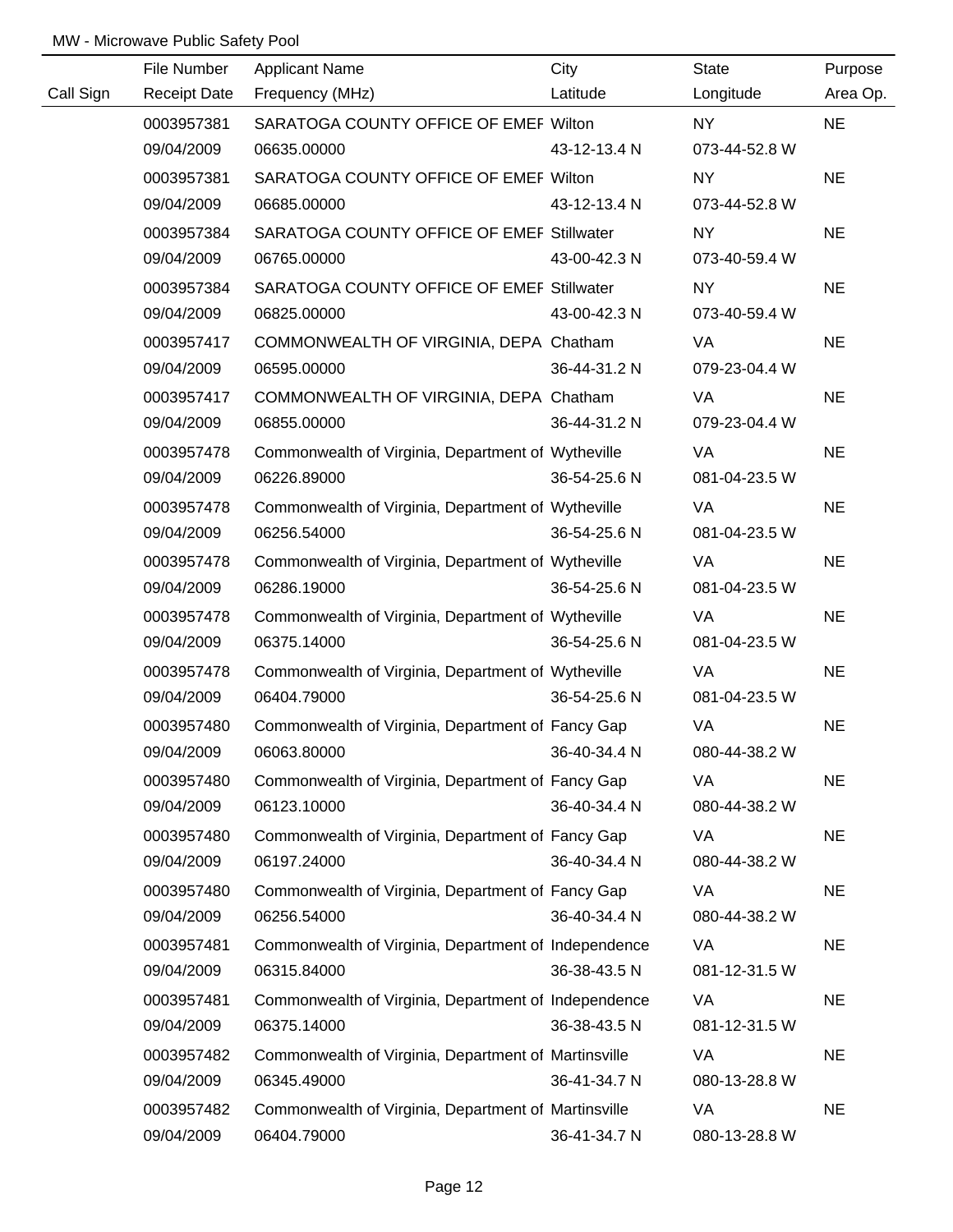|               | File Number              | <b>Applicant Name</b>                               | City         | <b>State</b>  | Purpose   |
|---------------|--------------------------|-----------------------------------------------------|--------------|---------------|-----------|
| Call Sign     | <b>Receipt Date</b>      | Frequency (MHz)                                     | Latitude     | Longitude     | Area Op.  |
|               | 0003957483               | Commonwealth of Virginia, Department of Sandy Level |              | VA            | <b>NE</b> |
|               | 09/04/2009               | 06093.45000                                         | 37-02-12.4 N | 079-32-28.3 W |           |
|               | 0003957483               | Commonwealth of Virginia, Department of Sandy Level |              | VA            | <b>NE</b> |
|               | 09/04/2009               | 06123.10000                                         | 37-02-12.4 N | 079-32-28.3 W |           |
|               | 0003957483               | Commonwealth of Virginia, Department of Sandy Level |              | VA            | <b>NE</b> |
|               | 09/04/2009               | 06152.75000                                         | 37-02-12.4 N | 079-32-28.3 W |           |
|               | 0003957483               | Commonwealth of Virginia, Department of Sandy Level |              | VA            | <b>NE</b> |
|               | 09/04/2009               | 06795.00000                                         | 37-02-12.4 N | 079-32-28.3 W |           |
|               |                          |                                                     |              |               |           |
|               | 0003951022               | KENTUCKY, COMMONWEALTH OF                           |              |               | <b>RO</b> |
| <b>WED969</b> | 08/31/2009               |                                                     |              |               |           |
| <b>WED975</b> | 0003951023<br>08/31/2009 | KENTUCKY, COMMONWEALTH OF                           |              |               | <b>RO</b> |
|               | 0003951024               | KENTUCKY, COMMONWEALTH OF                           |              |               | <b>RO</b> |
| <b>WED978</b> | 08/31/2009               |                                                     |              |               |           |
|               |                          |                                                     |              |               |           |
|               | 0003951025               | KENTUCKY, COMMONWEALTH OF                           |              |               | <b>RO</b> |
| <b>WED982</b> | 08/31/2009               |                                                     |              |               |           |
|               | 0003951026               | KENTUCKY, COMMONWEALTH OF                           |              |               | <b>RO</b> |
| <b>WED983</b> | 08/31/2009               |                                                     |              |               |           |
|               | 0003951027               | KENTUCKY, COMMONWEALTH OF                           |              |               | <b>RO</b> |
| <b>WED984</b> | 08/31/2009               |                                                     |              |               |           |
|               | 0003951028               | KENTUCKY, COMMONWEALTH OF                           |              |               | <b>RO</b> |
| <b>WED986</b> | 08/31/2009               |                                                     |              |               |           |
|               | 0003951029               | KENTUCKY, COMMONWEALTH OF                           |              |               | <b>RO</b> |
| <b>WED996</b> | 08/31/2009               |                                                     |              |               |           |
|               | 0003951030               | KENTUCKY, COMMONWEALTH OF                           |              |               | <b>RO</b> |
| <b>WED998</b> | 08/31/2009               |                                                     |              |               |           |
|               | 0003951031               | KENTUCKY, COMMONWEALTH OF                           |              |               | <b>RO</b> |
| <b>WED999</b> | 08/31/2009               |                                                     |              |               |           |
|               | 0003951032               | KENTUCKY, COMMONWEALTH OF                           |              |               | <b>RO</b> |
| <b>WEE201</b> | 08/31/2009               |                                                     |              |               |           |
|               | 0003951033               | KENTUCKY, COMMONWEALTH OF                           |              |               | <b>RO</b> |
| <b>WEE207</b> | 08/31/2009               |                                                     |              |               |           |
|               |                          |                                                     |              |               |           |
|               | 0003951035               | KENTUCKY, COMMONWEALTH OF                           |              |               | <b>RO</b> |
| <b>WEE292</b> | 08/31/2009               |                                                     |              |               |           |
|               | 0003951036               | KENTUCKY, COMMONWEALTH OF                           |              |               | <b>RO</b> |
| WEE294        | 08/31/2009               |                                                     |              |               |           |
|               | 0003951037               | KENTUCKY, COMMONWEALTH OF                           |              |               | <b>RO</b> |
| <b>WEE295</b> | 08/31/2009               |                                                     |              |               |           |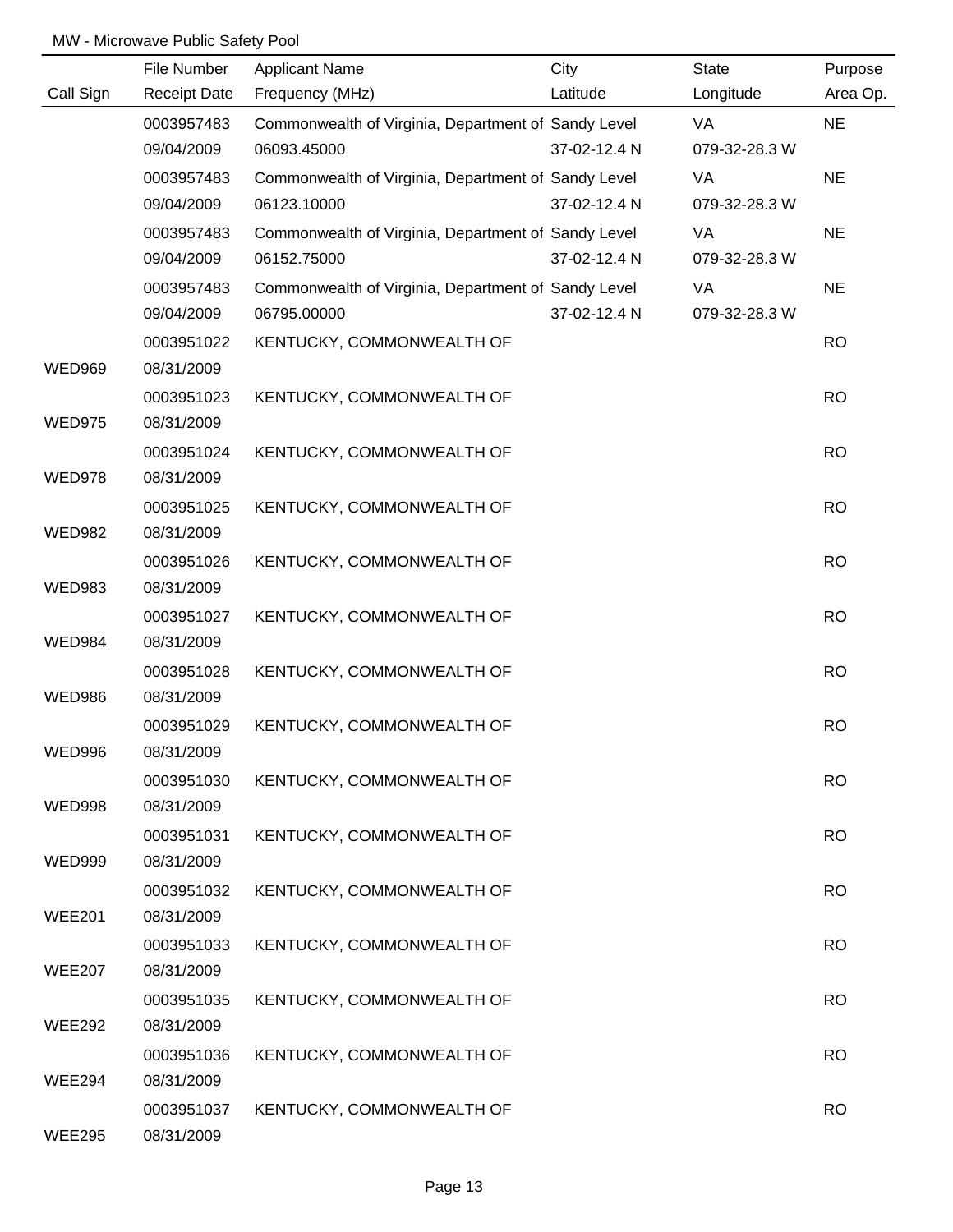|                        | File Number                            | <b>Applicant Name</b>                       | City     | <b>State</b> | Purpose   |
|------------------------|----------------------------------------|---------------------------------------------|----------|--------------|-----------|
| Call Sign              | <b>Receipt Date</b>                    | Frequency (MHz)                             | Latitude | Longitude    | Area Op.  |
| <b>WEE394</b>          | 0003951038<br>08/31/2009               | KENTUCKY, COMMONWEALTH OF                   |          |              | <b>RO</b> |
|                        | 0003951039                             | KENTUCKY, COMMONWEALTH OF                   |          |              | <b>RO</b> |
| <b>WEE403</b>          | 08/31/2009                             |                                             |          |              |           |
| <b>WEE404</b>          | 0003951040<br>08/31/2009               | KENTUCKY, COMMONWEALTH OF                   |          |              | <b>RO</b> |
| <b>WEE415</b>          | 0003951041<br>08/31/2009               | KENTUCKY, COMMONWEALTH OF                   |          |              | <b>RO</b> |
| <b>WEE416</b>          | 0003951043<br>08/31/2009               | KENTUCKY, COMMONWEALTH OF                   |          |              | <b>RO</b> |
| <b>WEE476</b>          | 0003951044<br>08/31/2009               | KENTUCKY, COMMONWEALTH OF                   |          |              | <b>RO</b> |
| <b>WEE478</b>          | 0003951045<br>08/31/2009               | KENTUCKY, COMMONWEALTH OF                   |          |              | <b>RO</b> |
| WNEH338                | 0003951065<br>08/31/2009               | SUFFOLK COUNTY WATER AUTHORIT               |          |              | <b>RO</b> |
| <b>WEG213</b>          | 0003951070<br>08/31/2009               | TENNESSEE DEPARTMENT OF SAFET               |          |              | <b>RO</b> |
| <b>WEG214</b>          | 0003951071<br>08/31/2009               | TENNESSEE DEPARTMENT OF SAFET               |          |              | <b>RO</b> |
| KMN35                  | 0003951152<br>08/31/2009               | HUMBOLDT, COUNTY OF                         |          |              | <b>RO</b> |
| WNEV360                | 0003952104<br>09/01/2009               | MONTEBELLO, CITY OF                         |          |              | <b>RO</b> |
| WPOL382                | 0003952245<br>09/01/2009               | San Diego, County of                        |          |              | <b>RO</b> |
| WNTW713                | 0003952782<br>09/01/2009               | MECKLENBURG, COUNTY OF                      |          |              | <b>RO</b> |
| WNTW714                | 0003952783<br>09/01/2009               | MECKLENBURG, COUNTY OF                      |          |              | <b>RO</b> |
| <b>WAP595</b>          | 0003952834                             | State of Nevada Department of Informatio    |          |              | <b>RO</b> |
|                        | 09/01/2009<br>0003953527               | Maine, State of; Office of Information Tech |          |              | <b>RO</b> |
| <b>WBH339</b>          | 09/02/2009<br>0003953561               | Maine, State of; Office of Information Tech |          |              | <b>RO</b> |
| WBF92<br><b>WBH340</b> | 09/02/2009<br>0003953585<br>09/02/2009 | Maine, State of; Office of Information Tech |          |              | <b>RO</b> |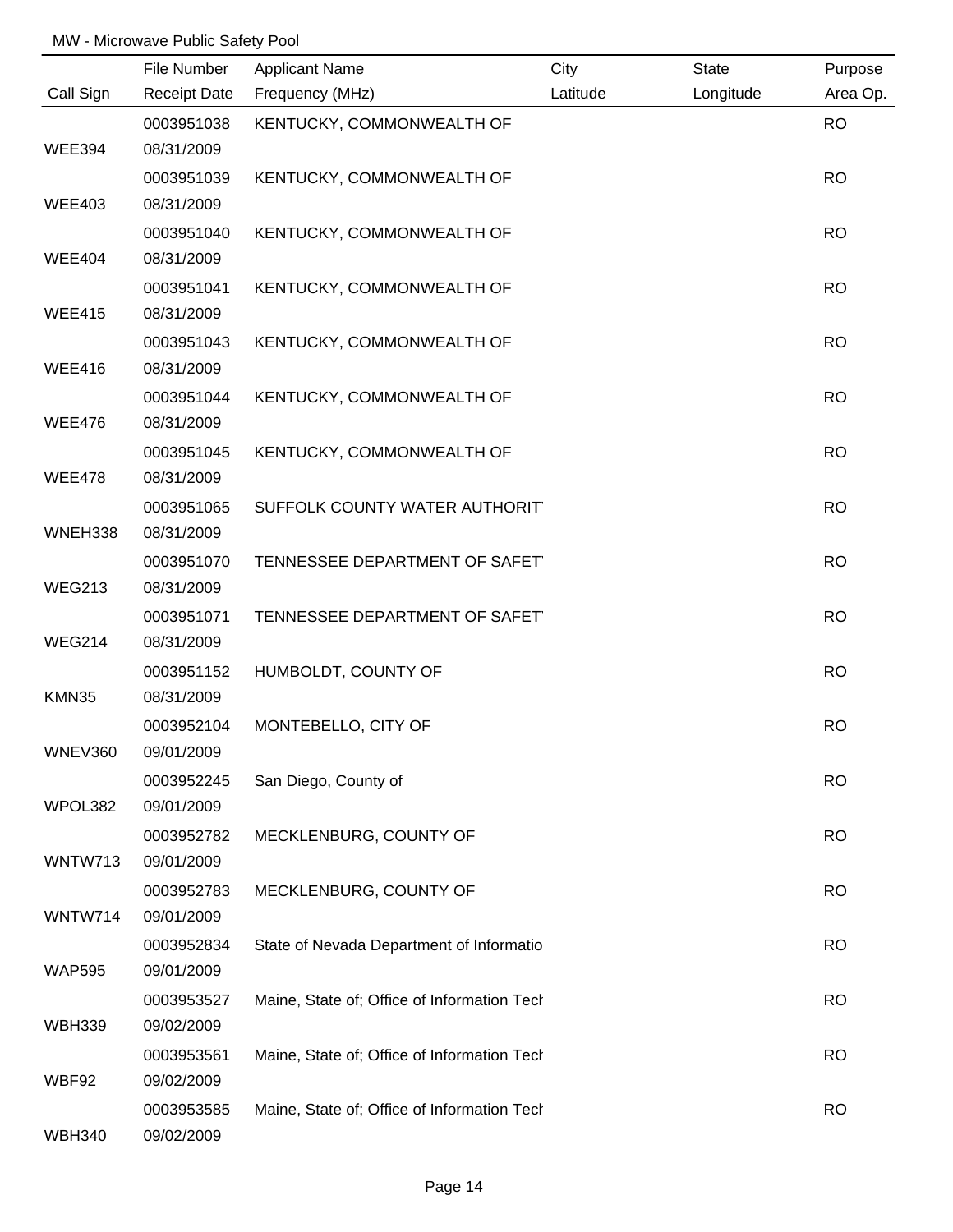|               | File Number              | <b>Applicant Name</b> | City     | <b>State</b> | Purpose   |
|---------------|--------------------------|-----------------------|----------|--------------|-----------|
| Call Sign     | <b>Receipt Date</b>      | Frequency (MHz)       | Latitude | Longitude    | Area Op.  |
|               | 0003953713               | ILLINOIS, STATE OF    |          |              | <b>RO</b> |
| <b>WBM453</b> | 09/02/2009               |                       |          |              |           |
|               | 0003953714               | ILLINOIS, STATE OF    |          |              | <b>RO</b> |
| <b>WBM454</b> | 09/02/2009               |                       |          |              |           |
|               | 0003953715               | ILLINOIS, STATE OF    |          |              | <b>RO</b> |
| <b>WHH863</b> | 09/02/2009               |                       |          |              |           |
|               | 0003953725               | ILLINOIS, STATE OF    |          |              | <b>RO</b> |
| <b>WEG715</b> | 09/02/2009               |                       |          |              |           |
|               | 0003954014               | NEW MEXICO, STATE OF  |          |              | <b>RO</b> |
| WNEO739       | 09/02/2009               |                       |          |              |           |
|               | 0003954015               | NEW MEXICO, STATE OF  |          |              | <b>RO</b> |
| WNEQ824       | 09/02/2009               |                       |          |              |           |
|               | 0003954016               | NEW MEXICO, STATE OF  |          |              | <b>RO</b> |
| WOL67         | 09/02/2009               |                       |          |              |           |
|               | 0003954017               | NEW MEXICO, STATE OF  |          |              | <b>RO</b> |
| WPNG539       | 09/02/2009               |                       |          |              |           |
|               | 0003954019               | NEW MEXICO, STATE OF  |          |              | <b>RO</b> |
| WPZ69         | 09/02/2009               |                       |          |              |           |
|               | 0003954020               | NEW MEXICO, STATE OF  |          |              | <b>RO</b> |
| KJW36         | 09/02/2009               |                       |          |              |           |
|               | 0003954021               | NEW MEXICO, STATE OF  |          |              | <b>RO</b> |
| <b>KSX56</b>  | 09/02/2009               |                       |          |              |           |
|               | 0003954022               | NEW MEXICO, STATE OF  |          |              | <b>RO</b> |
| KUH48         | 09/02/2009               |                       |          |              |           |
|               | 0003954023               | NEW MEXICO, STATE OF  |          |              | <b>RO</b> |
| KUH49         | 09/02/2009               |                       |          |              |           |
| KUH59         | 0003954024<br>09/02/2009 | NEW MEXICO, STATE OF  |          |              | <b>RO</b> |
|               | 0003954025               | NEW MEXICO, STATE OF  |          |              | <b>RO</b> |
| KUH60         | 09/02/2009               |                       |          |              |           |
|               | 0003954026               | NEW MEXICO, STATE OF  |          |              | <b>RO</b> |
| KUH65         | 09/02/2009               |                       |          |              |           |
|               | 0003954027               | NEW MEXICO, STATE OF  |          |              | <b>RO</b> |
| WAU42         | 09/02/2009               |                       |          |              |           |
|               | 0003954028               | NEW MEXICO, STATE OF  |          |              | <b>RO</b> |
| WAU59         | 09/02/2009               |                       |          |              |           |
|               | 0003954029               | NEW MEXICO, STATE OF  |          |              | <b>RO</b> |
| <b>WBV232</b> | 09/02/2009               |                       |          |              |           |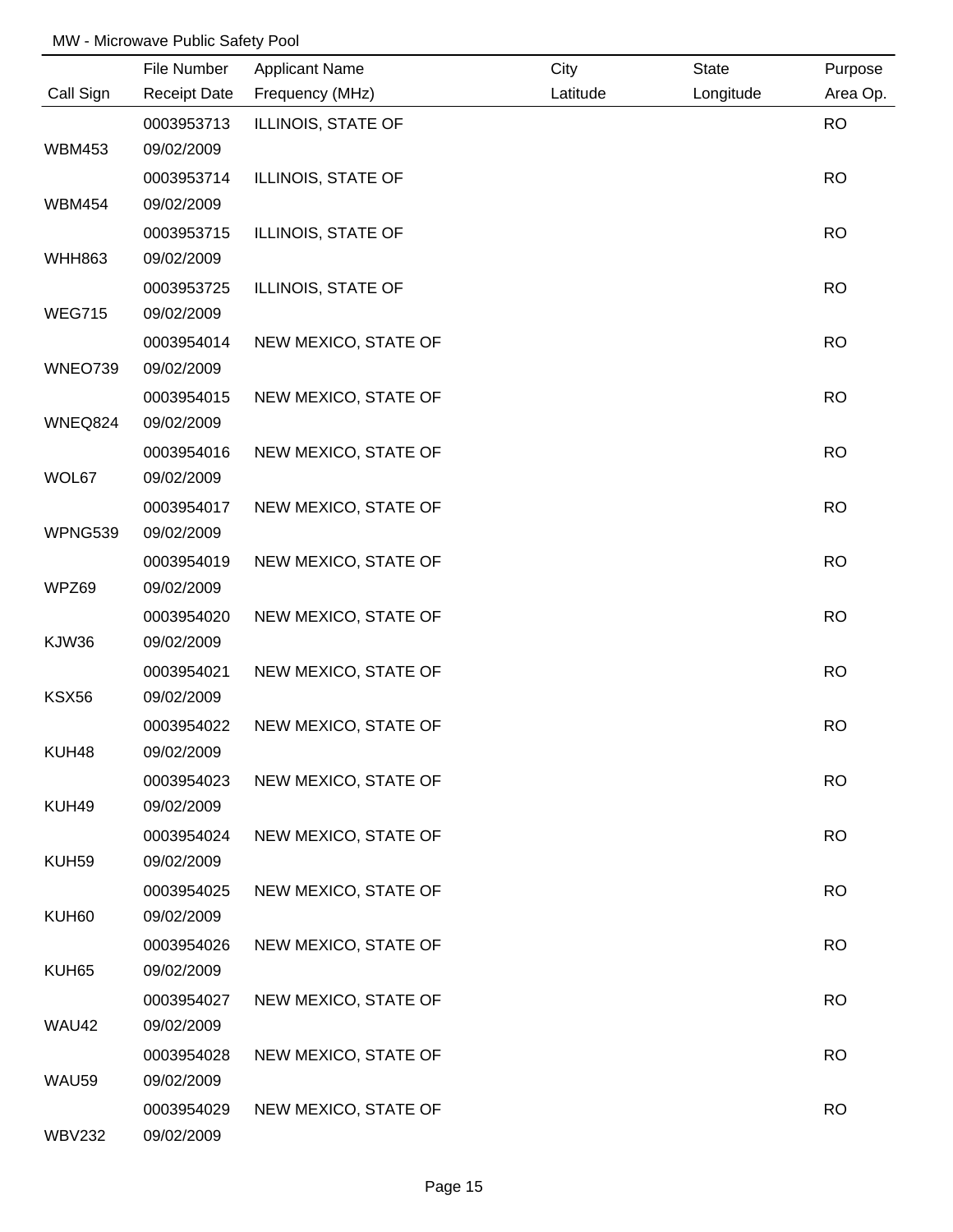|                | File Number         | <b>Applicant Name</b> | City     | <b>State</b> | Purpose   |
|----------------|---------------------|-----------------------|----------|--------------|-----------|
| Call Sign      | <b>Receipt Date</b> | Frequency (MHz)       | Latitude | Longitude    | Area Op.  |
|                | 0003954030          | NEW MEXICO, STATE OF  |          |              | <b>RO</b> |
| <b>WBV233</b>  | 09/02/2009          |                       |          |              |           |
|                | 0003954031          | NEW MEXICO, STATE OF  |          |              | <b>RO</b> |
| <b>WEE531</b>  | 09/02/2009          |                       |          |              |           |
|                | 0003954032          | NEW MEXICO, STATE OF  |          |              | <b>RO</b> |
| <b>WEG940</b>  | 09/02/2009          |                       |          |              |           |
|                | 0003954033          | NEW MEXICO, STATE OF  |          |              | <b>RO</b> |
| <b>WHC503</b>  | 09/02/2009          |                       |          |              |           |
|                | 0003954034          | NEW MEXICO, STATE OF  |          |              | <b>RO</b> |
| <b>WHK742</b>  | 09/02/2009          |                       |          |              |           |
|                | 0003954036          | NEW MEXICO, STATE OF  |          |              | <b>RO</b> |
| KUH47          | 09/02/2009          |                       |          |              |           |
|                | 0003954037          | NEW MEXICO, STATE OF  |          |              | <b>RO</b> |
| <b>WED423</b>  | 09/02/2009          |                       |          |              |           |
|                | 0003954038          | NEW MEXICO, STATE OF  |          |              | <b>RO</b> |
| WOL66          | 09/02/2009          |                       |          |              |           |
|                | 0003954039          | NEW MEXICO, STATE OF  |          |              | <b>RO</b> |
| KUH68          | 09/02/2009          |                       |          |              |           |
|                | 0003954040          | NEW MEXICO, STATE OF  |          |              | <b>RO</b> |
| <b>WNEI360</b> | 09/02/2009          |                       |          |              |           |
|                | 0003954041          | NEW MEXICO, STATE OF  |          |              | <b>RO</b> |
| WAU57          | 09/02/2009          |                       |          |              |           |
|                | 0003954042          | NEW MEXICO, STATE OF  |          |              | <b>RO</b> |
| WNEO776        | 09/02/2009          |                       |          |              |           |
|                | 0003954044          | NEW MEXICO, STATE OF  |          |              | <b>RO</b> |
| WAU41          | 09/02/2009          |                       |          |              |           |
|                | 0003954045          | NEW MEXICO, STATE OF  |          |              | <b>RO</b> |
| <b>WEF545</b>  | 09/02/2009          |                       |          |              |           |
|                | 0003954046          | NEW MEXICO, STATE OF  |          |              | <b>RO</b> |
| <b>WNEO803</b> | 09/02/2009          |                       |          |              |           |
|                | 0003954047          | NEW MEXICO, STATE OF  |          |              | <b>RO</b> |
| KUH44          | 09/02/2009          |                       |          |              |           |
|                | 0003954048          | NEW MEXICO, STATE OF  |          |              | <b>RO</b> |
| WBH494         | 09/02/2009          |                       |          |              |           |
|                | 0003954049          | NEW MEXICO, STATE OF  |          |              | <b>RO</b> |
| WNEE244        | 09/02/2009          |                       |          |              |           |
|                | 0003957649          | ARIZONA, STATE OF     |          |              | <b>RO</b> |
| KOO49          | 09/04/2009          |                       |          |              |           |